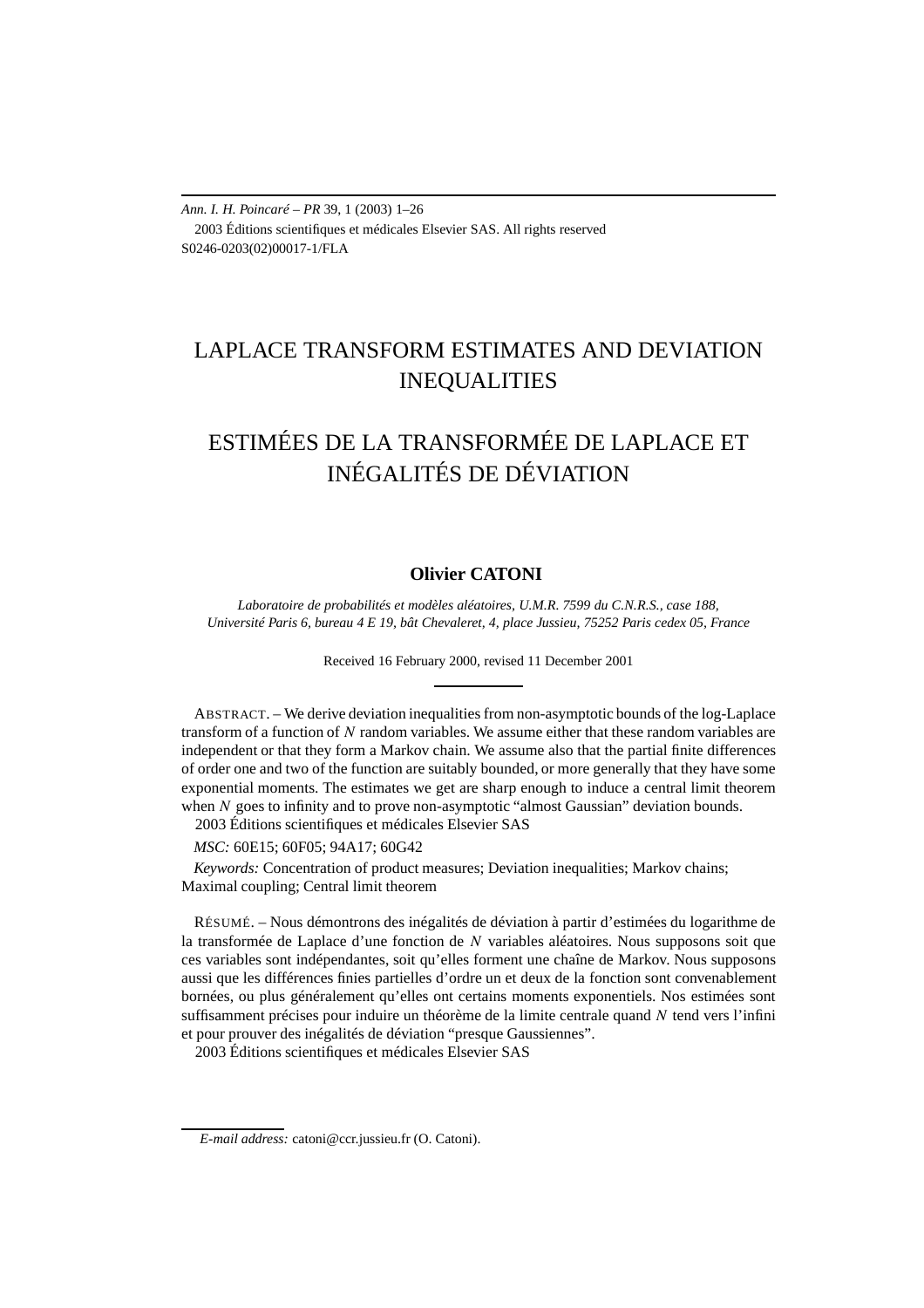#### **Introduction**

We are going to give "almost Gaussian" finite sample bounds for the log-Laplace transform of some functions of the type  $f(X_1, \ldots, X_N)$ , where the random variables  $(X_1, \ldots, X_N)$  are assumed to be independent, or to form a Markov chain.

We will use throughout the paper a normalisation that parallels the classical case of the sum

$$
\frac{1}{\sqrt{N}}\sum_{i=1}^{N}X_i
$$

of real valued random variables. As is usual in these matters, we will deduce from upper log-Laplace estimates finite sample almost sub-Gaussian deviation inequalities for  $f(X_1, \ldots, X_N)$ . We will also obtain that the central limit theorem holds when N goes to infinity. Although limit laws are not the main subject of this paper, they will be a guide for using a relevant normalisation of constants.

To make sure that this is feasible, it is necessary to make assumptions not only on the first order partial derivatives (or more generally first order partial finite differences) of *f* , but also on the second order partial derivatives (or more generally on the second order partial finite differences) of *f* . Indeed, the simple example of

$$
f(X_1,\ldots,X_N)=g\bigg(\frac{1}{\sqrt{N}}\sum_{i=1}^N X_i\bigg),
$$

should immediately convince the reader that Lipschitz conditions are not enough to enforce a Gaussian limit.

A proper normalisation being chosen, we will be interested in expansions of  $Z \stackrel{\text{def}}{=}$  $f(X_1, \ldots, X_N) - \mathbb{E}(f(X_1, \ldots, X_N))$  of the type

$$
\log \mathbb{E}(\exp(\lambda Z)) = \frac{\lambda^2}{2} \mathbb{V}(Z) + \cdots,
$$

where  $\lambda$  is "of order one",  $V(Z) = \mathbb{E}{[Z - \mathbb{E}(Z)]^2}$  and the remaining terms are small when *N* is large.

Our line of proof will be a combination of the martingale difference sequence approach initiated by Hoeffding [6] and Yurinskii [21] and the statistical mechanics philosophy we already used in [4]. The martingale approach to deviation inequalities is also reviewed in [10, p. 30] and [16]. More precisely, we will decompose *Z* into its martingale difference sequence  $Z = \sum_{i=1}^{N} F_i$  and we will take appropriate partial derivatives of the log-Laplace transform

$$
(\lambda_1,\ldots,\lambda_N)\mapsto \log \mathbb{E} \exp \bigg(\sum_{i=1}^N \lambda_i F_i\bigg).
$$

We will consider first the case of *independent* random variables  $X_1, \ldots, X_N$ , ranging in some product of probability spaces  $\bigotimes_{i=1}^{N} (\mathcal{X}_i, \mathfrak{B}_i, \mu_i)$ . In the first section, we will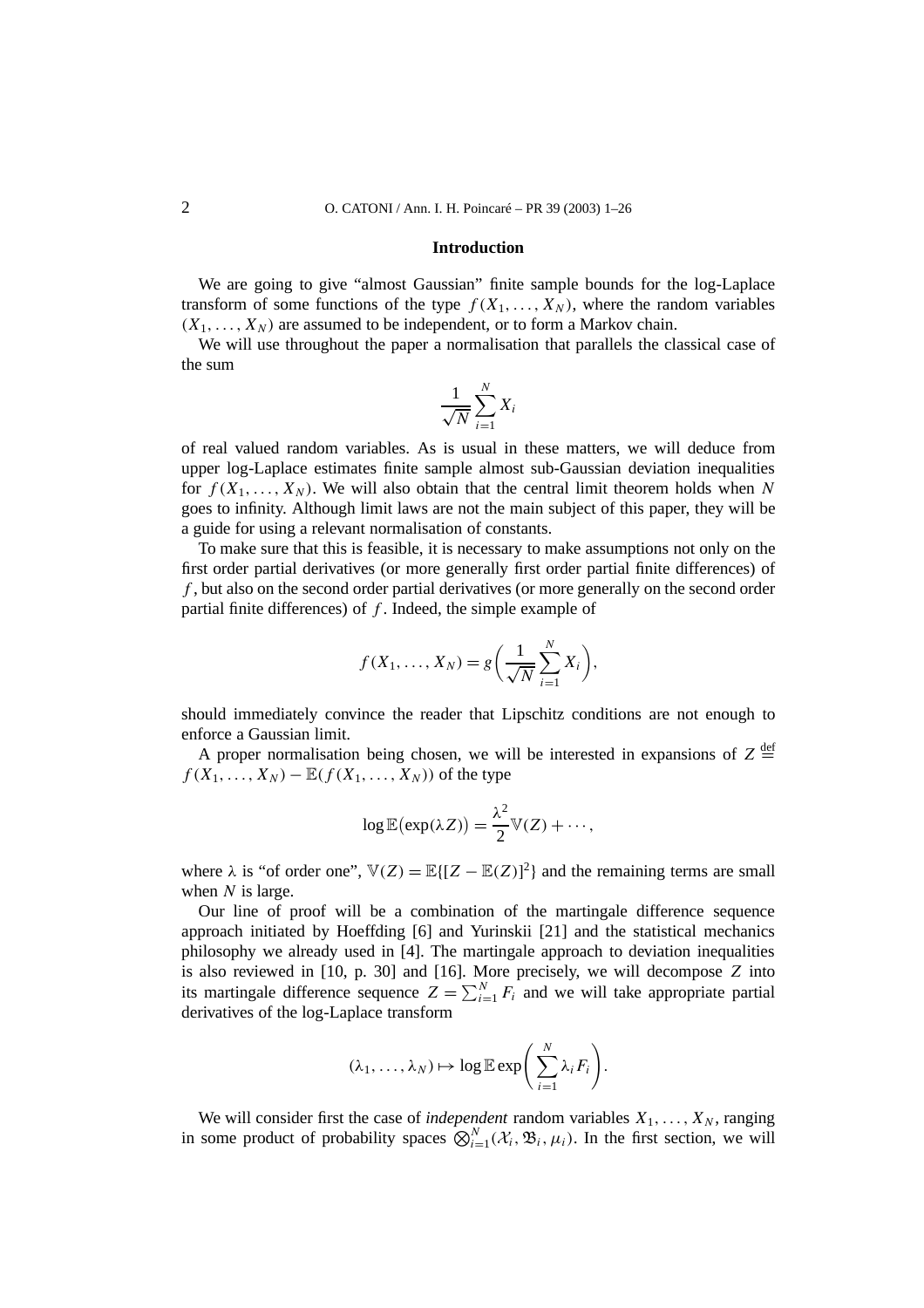assume that the partial finite differences of  $f(x_1,...,x_N)$  of order one and two are bounded. In the second section, we will assume that they have exponential moments instead, and in the third section, we will study the case of Markov chains.

### **1. Bounded range functionals of independent variables**

Let the collection of random variables  $X = (X_1, \ldots, X_N)$  take its values in some product of measurable spaces  $\bigotimes_{i=1}^{N} (\mathfrak{X}_i, \mathfrak{B}_i)$ . We will assume in the following that  $(X_1, \ldots, X_N)$  is the canonical process. Let  $\mathbb{P} = \bigotimes_{i=1}^N \mu_i$  be a product probability measure on  $\bigotimes_{i=1}^{N} (\mathfrak{X}_i, \mathfrak{B}_i)$ .

For any bounded measurable function *W* of  $(X_1, \ldots, X_N)$ , we will define the modified probability distribution  $\mathbb{P}_W$  by

$$
d\mathbb{P}_W = \frac{\exp(W)}{\mathbb{E}[\exp(W)]} d\mathbb{P},
$$

and we will use the notation  $\mathbb{E}_W$  for the expectation operator with respect to  $\mathbb{P}_W$ .

On the other hand, if  $\mathfrak{F}$  is some sub-sigma algebra of  $\bigotimes_{i=1}^{N} \mathfrak{B}_i$ , then  $\mathbb{E}^{\mathfrak{F}}$  will be used as a short notation for the conditional expectation with respect to  $\mathfrak{F}$ .

As  $(\mathbb{E}^{\mathfrak{F}})_{W} = (\mathbb{E}_{W})^{\mathfrak{F}}$ , we will simply write  $\mathbb{E}_{W}^{\mathfrak{F}}$  for this conditional expectation which we can more explicitely define as

$$
\mathbb{E}_{W}^{\mathfrak{F}}(U) = \frac{\mathbb{E}[U \exp(W) \mid \mathfrak{F}]}{\mathbb{E}[\exp(W) \mid \mathfrak{F}]}.
$$

Note that we have  $\mathbb{E}_W(\mathbb{E}_W^{\mathfrak{F}}) = \mathbb{E}_W$ , whereas  $\mathbb{E}(\mathbb{E}_W^{\mathfrak{F}}) \neq \mathbb{E}_W$  and  $\mathbb{E}_W(\mathbb{E}^{\mathfrak{F}}) \neq \mathbb{E}_W$  in general. In the same way we will use the notation  $\mathbb{V}_W(U)$  for  $\mathbb{E}_W\{[U-\mathbb{E}_W(U)]^2\}$  and the notation  $\mathbb{M}_{W}^{3}(U)$  for  $\mathbb{E}_{W}([U - \mathbb{E}_{W}(U)]^{3})$ . Note that for any bounded measurable function *W*,

$$
\frac{\partial}{\partial \lambda} \log \{\mathbb{E}[\exp(\lambda W)]\} = \mathbb{E}_W(W),
$$
  

$$
\frac{\partial^2}{\partial \lambda^2} \log \{\mathbb{E}[\exp(\lambda W)]\} = \mathbb{V}_W(W), \text{ and}
$$
  

$$
\frac{\partial^3}{\partial \lambda^3} \log \{\mathbb{E}[\exp(\lambda W)]\} = \mathbb{M}_W^3(W).
$$

For each  $i = 1, \ldots, N$ , let  $\mathfrak{F}_i$  be the sigma algebra generated by  $(X_1, \ldots, X_i)$  and let  $\mathfrak{G}_i$  be the sigma algebra generated by  $(X_1, \ldots, X_{i-1}, X_{i+1}, \ldots, X_N)$ .

To stress the role of the independence assumption, we will put the superscript "i" on the equalities and inequalities requiring this assumption.

Let us introduce some notations linked with the martingale differences of a bounded random variable *W* measurable with respect to  $\mathfrak{F}_N$ . We will put

$$
G_i(W) = W - \mathbb{E}^{\mathfrak{G}_i}(W),
$$
  
\n
$$
F_i(W) = \mathbb{E}^{\mathfrak{F}_i}(W) - \mathbb{E}^{\mathfrak{F}_{i-1}}(W)
$$
  
\n
$$
\stackrel{i}{=} \mathbb{E}^{\mathfrak{F}_i}(G_i).
$$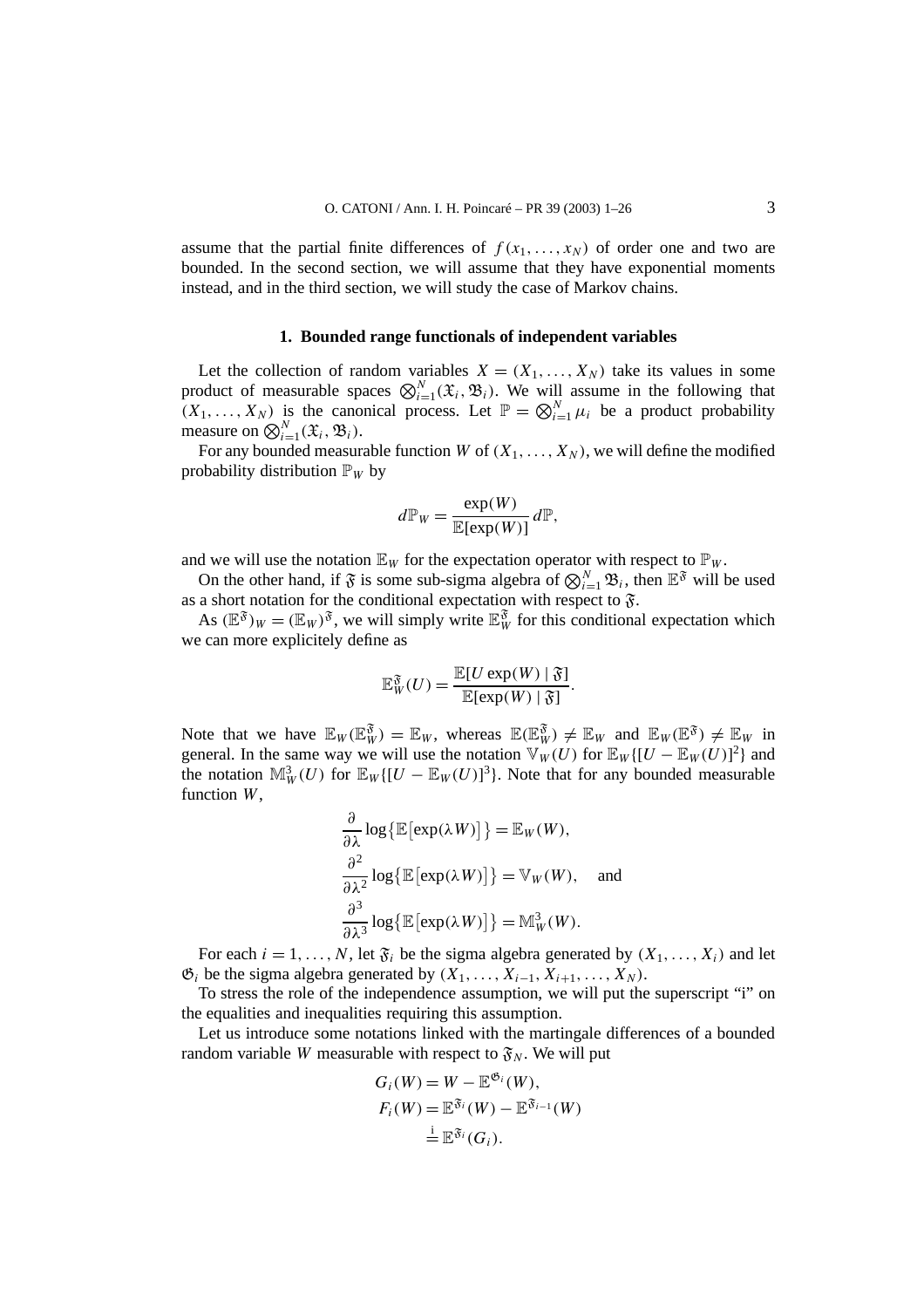As we explained in the introduction, we will study the log-Laplace transform of

$$
Z = f(X) - \mathbb{E}(f(X))
$$

of some bounded measurable real valued function  $f: \prod_{i=1}^{N} \mathfrak{X}_i \to \mathbb{R}$ . We will decompose *Z* into the sum of its martingale differences

$$
Z = \sum_{i=1}^{N} F_i(Z),
$$

and use the short notation  $Z_i = \mathbb{E}^{\mathfrak{F}_i}(Z)$ .

In this context, it is natural to assume that for some positive constants  $B_i$ ,  $j =$ 1,..., *N*, for any  $(x_1, ..., x_N) \in \prod_{j=1}^N \mathfrak{X}_j$ , for any  $i = 1, ..., N$ , any  $y_i \in \mathfrak{X}_i$ ,

$$
f(x_1,...,x_N) - f(x_1,...,x_{i-1},y_i,x_{i+1},...,x_N) \leq \frac{B_i}{\sqrt{N}}.
$$

The reader should understand that we are interested mainly in the case when the constants *Bi* are of order one. Although all these scaling factors are not really needed for finite sample bounds, we have found them useful to indicate what should be considered to be *small* and what should not.

To ensure that  $f(X)$  is almost Gaussian, we need to make also an assumption on its second partial differences. This corresponds to conditions on the second partial derivatives of f in the case when the random variables  $(X_1, \ldots, X_N)$  take their values in some finite dimensional vector space, are bounded, and *f* is a smooth function.

For simplicity, we will use the short notation  $x_1^N$  for  $(x_1, \ldots, x_N)$ . Let us put for any  $x_1^N \in \prod_{j=1}^N \mathfrak{X}_j$ , any  $y_i \in \mathfrak{X}_i$ ,

$$
\Delta_i f(x_1^N, y_i) = f(x_1^N) - f(x_1^{i-1}, y_i, x_{i+1}^N).
$$

For a fixed value of  $y_i$ ,  $\Delta_i f$  may be seen as a function of  $x_1^N$ , and when we will write  $\Delta_j \Delta_i f(x_1^N, y_i, y_j)$ , we will mean that we apply  $\Delta_j$  to this function and to *y<sub>j</sub>*. (A more accurate but lengthy notation would have been  $\Delta_j(\Delta_i f(\cdot, y_i))(x_1^N, y_j)$ .)

Let us assume that for some nonnegative exponent  $\zeta$ , for any  $i \neq j$ , for some positive constant *C*<sub>*i*, *j*</sub>, and for any  $x_1^N \in \prod_{k=1}^N \mathfrak{X}_k$ ,  $y_i \in \mathfrak{X}_i$ ,  $y_j \in \mathfrak{X}_j$ ,

$$
\Delta_i \Delta_j f(x_1^N, y_j, y_i) \leqslant \frac{C_{i,j}}{N^{3/2-\zeta}}.
$$

Note that  $\Delta_i \Delta_j f(x_1^N, y_j, y_i) = \Delta_j \Delta_i f(x_1^N, y_i, y_j)$  and therefore that we can assume that  $C_{i,j} = C_{j,i}$ . We will moreover assume by convention that  $C_{i,i} = 0$ .

The normalisation is made so that  $\zeta = 0$  corresponds to the case of

$$
f(X_1,\ldots,X_N)=\sqrt{N}g\bigg(\frac{X_1}{N},\ldots,\frac{X_N}{N}\bigg),
$$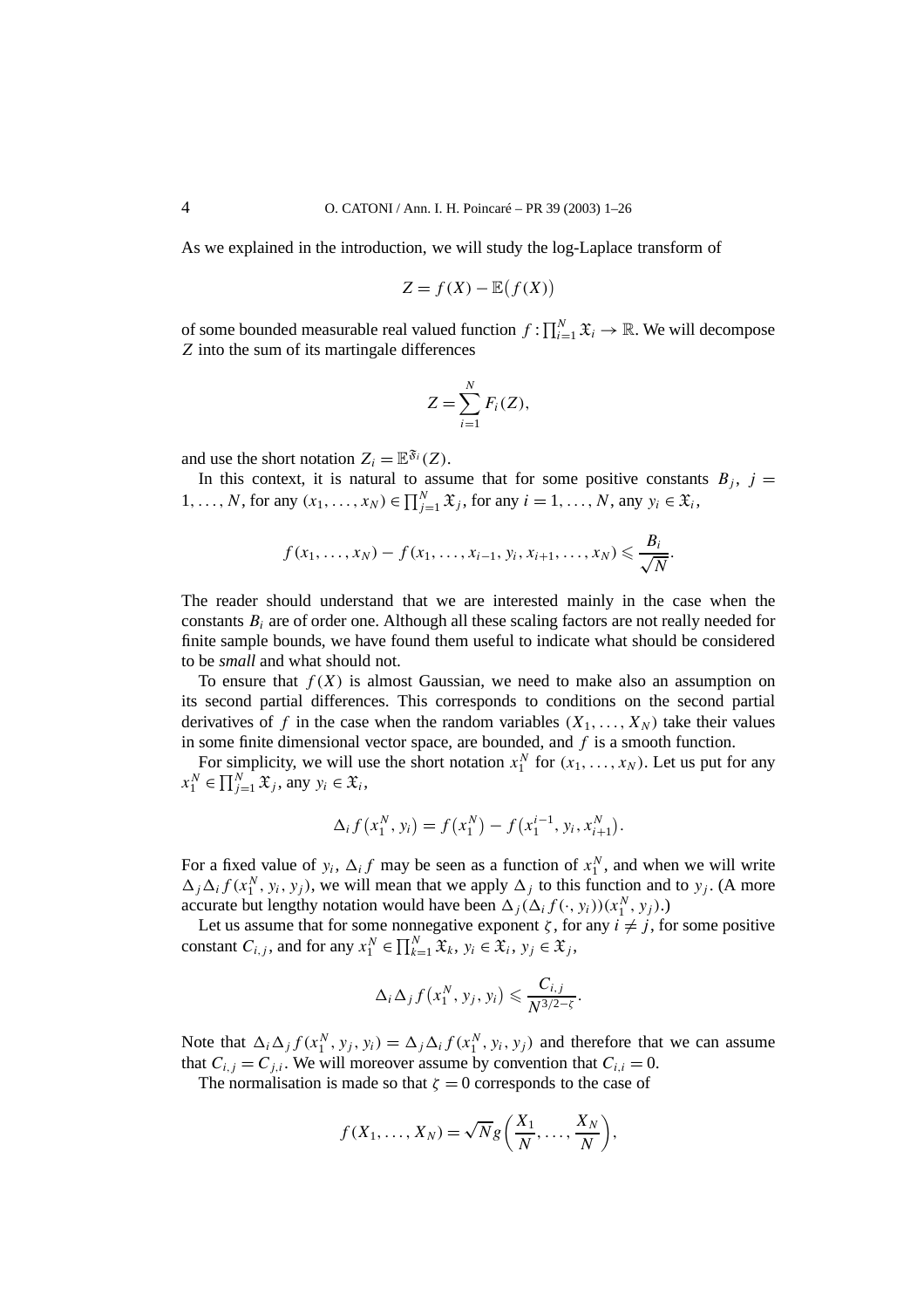where  $g:[0,1]^N \to \mathbb{R}$  is a smooth real function of N real bounded arguments with bounded first and second partial derivatives.

Another class of functions satisfying these hypotheses are the functions of the type

$$
f(x_1^N) = \frac{1}{N^{3/2}} \sum_{1 \le i < j \le N} \psi_{i,j}(x_i, x_j),
$$

where  $\psi_{i,j}$  are bounded measurable functions. Here  $\zeta = 0$ , and we can take

$$
B_i = \frac{2}{N} \bigg( \sum_{j < i} \|\psi_{j,i}\|_{\infty} + \sum_{j > i} \|\psi_{i,j}\|_{\infty} \bigg),
$$

and

$$
C_{i,j} = C_{j,i} = 4 ||\psi_{i,j}||_{\infty}, \quad i < j.
$$

More generally

$$
f(x_1^N) = N^{1/2-r} \sum_{1 \leq i_1 < \dots < i_r \leq N} \psi_{(i_1, \dots, i_r)}(x_{i_1}, \dots, x_{i_r})
$$

also satisfies our hypotheses, when the functions  $\psi_{(i_1,\ldots,i_r)}$  are bounded.

THEOREM 1.1. – *Under the previous hypotheses, for any positive λ,*

$$
\left| \log \mathbb{E} \exp(\lambda f(X)) - \lambda \mathbb{E} (f(X)) - \frac{\lambda^2}{2} \mathbb{V} (f(X)) \right|
$$
  
\$\leqslant \frac{\lambda^3}{N^{1/2-\zeta}} \frac{B'CB}{4N^2} + \frac{\lambda^3}{\sqrt{N}} \sum\_{i=1}^N \frac{B\_i^3}{3N}.

COROLLARY 1.1. – *Thus*  $f(X)$  *satisfies the following deviation inequalities*:

$$
\mathbb{P}(f(X) \geq \mathbb{E}(f(X)) + \varepsilon) \leq \exp\left(-\frac{\varepsilon^2}{2(\mathbb{V}(f(X)) + \frac{\eta\varepsilon}{\mathbb{V}(f(X))})}\right),
$$
  

$$
\mathbb{P}(f(X) \leq \mathbb{E}(f(X)) - \varepsilon) \leq \exp\left(-\frac{\varepsilon^2}{2(\mathbb{V}(f(X)) + \frac{\eta\varepsilon}{\mathbb{V}(f(X))})}\right),
$$

*with*

$$
\eta = \frac{1}{2N^{1/2-\zeta}} \frac{B'CB}{N^2} + \frac{2}{3\sqrt{N}} \sum_{i=1}^N \frac{B_i^3}{N}.
$$

*Remark* 1.1. – We obtain for some constant *K* depending on  $\max_{1 \le i \le N} B_i$  and  $\max_{1 \leq i, j \leq N} C_{i,j}$ , but not on *N*, that

$$
\left|\log \mathbb{E} \exp(\lambda f(X)) - \lambda \mathbb{E}\big(f(X)\big) - \frac{\lambda^2}{2} \mathbb{V}\big(f(X)\big)\right| \leqslant \frac{K\lambda^3}{N^{1/2-\zeta}}.
$$

Therefore if we consider a sequence of problems indexed by *N* such that the constants *Bi* and  $C_{i,j}$  stay bounded, and such that  $\mathbb{V}(f(X))$  converges, we get a central limit theorem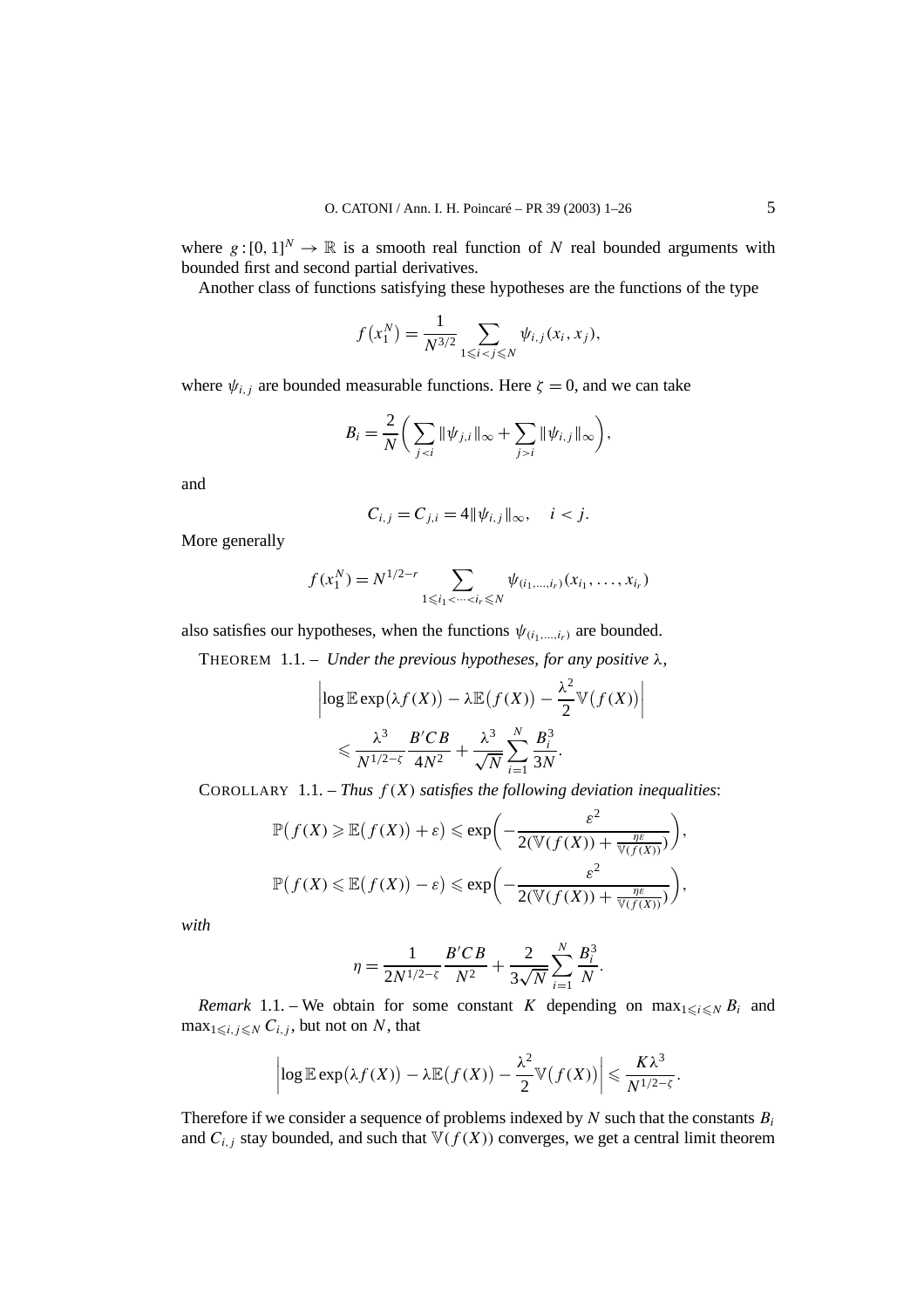as soon as  $\zeta$  < 1/2 (with the caveat that the limiting distribution may degenerate to a Dirac mass if the asymptotic variance is 0):  $f(X) - \mathbb{E}(f(X))$  converges in distribution to a Gaussian measure.

*Remark* 1.2. – The critical value  $\zeta_c = 1/2$  is sharp, since when

$$
f(X) = g\left(\frac{1}{\sqrt{N}}\sum_{i=1}^{N} X_i\right),\,
$$

the central limit theorem obviously does not hold in general, and  $\zeta = 1/2$ .

*Proof. –* After decomposing *Z* into the sum of its martingale differences, we can view the log-Laplace transform of *Z* as a function of *N* equal "temperatures":

$$
\log \mathbb{E} \exp(\lambda Z) = \log \mathbb{E} \bigg( \exp \bigg( \sum_{i=1}^N \lambda_i F_i(Z) \bigg) \bigg), \quad \lambda_i = \lambda, i = 1, \ldots, N.
$$

The first step is to take three derivatives with respect to  $\lambda_i$ , for *i* ranging from *N* backward to 1:

$$
\log \mathbb{E} \exp(\lambda Z_i) = \log \mathbb{E} \exp(\lambda Z_{i-1}) + \int\limits_0^{\lambda} \mathbb{E}_{\lambda Z_{i-1} + \alpha F_i(Z)} [F_i(Z)] d\alpha.
$$

Therefore

$$
\log \mathbb{E} \exp(\lambda Z) = \sum_{i=1}^{N} \int_{0}^{\lambda} \mathbb{E}_{\lambda Z_{i-1} + \alpha F_i(Z)} [F_i(Z)] d\alpha
$$
  
= 
$$
\sum_{i=1}^{N} \int_{0}^{\lambda} (\lambda - \beta) \mathbb{V}_{\lambda Z_{i-1} + \beta F_i(Z)} [F_i(Z)] d\beta
$$
  
= 
$$
\sum_{i=1}^{N} \frac{\lambda^2}{2} \mathbb{E}_{\lambda Z_{i-1}} [F_i(Z)^2] + \int_{0}^{\lambda} \frac{(\lambda - \gamma)^2}{2} \mathbb{M}_{\lambda Z_{i-1} + \gamma F_i(Z)}^3 [F_i(Z)] d\gamma.
$$

Thus, using the fact that for any real random variable

$$
\mathbb{E}\left\{\left[\xi-\mathbb{E}(\xi)\right]^3\right\}\leq 2\|\xi\|_{\infty}\mathbb{E}\left\{\left[\xi-\mathbb{E}(\xi)\right]^2\right\}\leq 2\|\xi\|_{\infty}\mathbb{E}(\xi^2)\leq 2\|\xi\|_{\infty}^3,
$$

we obtain

LEMMA  $11$  –

$$
\left|\log \mathbb{E} \exp(\lambda Z) - \frac{\lambda^2}{2} \sum_{i=1}^N \mathbb{E}_{\lambda \mathbb{E}^{\mathfrak{F}_{i-1}}(Z)} [F_i(Z)^2] \right| \leqslant \sum_{i=1}^N \frac{\lambda^3 B_i^3}{3 N^{3/2}}.
$$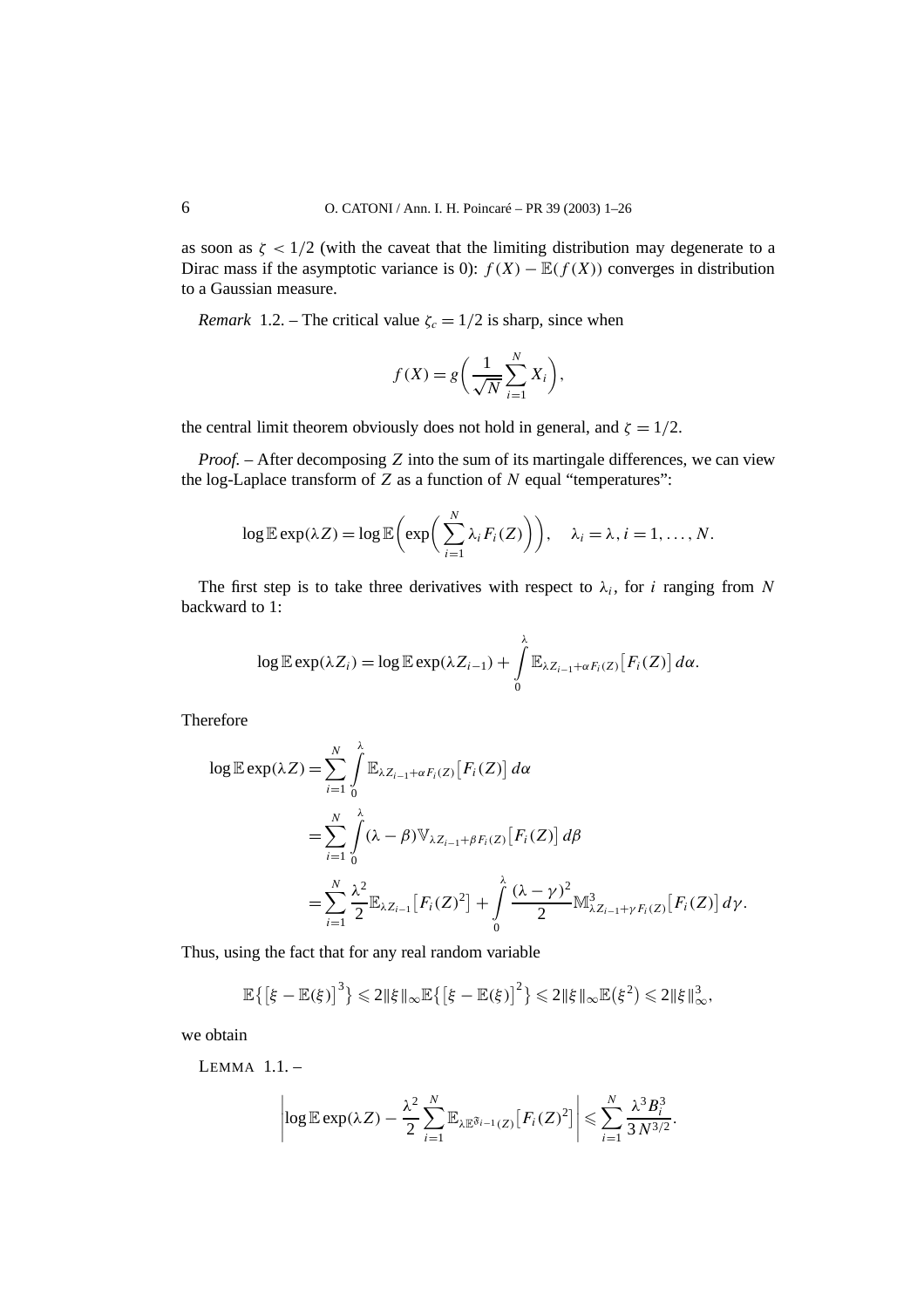*Remark* 1.3. – The upper bound can easily be improved in the following way: notice that for any nonnegative  $\gamma$ ,  $\mathbb{E}_{\lambda Z_{i-1}+\gamma F_i(Z)}[F_i(Z)] \geq 0$ , because this expression is equal to zero when  $\gamma = 0$  and is nondecreasing with respect to *γ*. As moreover for any real random variable  $r \mapsto \mathbb{E}[(\xi - r)^3]$  is nonincreasing, we see that when  $\mathbb{E}(\xi) \geq 0$ ,  $\mathbb{E}\{[\xi-\mathbb{E}(\xi)]^3\} \leq \mathbb{E}(\xi^3) \leq \|\xi\|_{\infty}^3$ . This shows that indeed

$$
\log \mathbb{E} \exp(\lambda Z) - \frac{\lambda^2}{2} \sum_{i=1}^N \mathbb{E}_{\lambda \mathbb{E}^{\mathfrak{F}_{i-1}}(Z)} [F_i(Z)^2] \leqslant \sum_{i=1}^N \frac{\lambda^3 B_i^3}{6 N^{3/2}}.
$$

To proceed in the proof of Theorem 1.1, we have now to approximate  $\mathbb{E}_{\lambda Z_{i-1}}[F_i(Z)^2]$ by  $\mathbb{E}[F_i(Z)^2]$ , in order to get the variance of *Z*, that can be written as

$$
\sum_{i=1}^N \mathbb{E}\big[F_i(Z)^2\big].
$$

Let us put for short  $V_i = F_i(Z)^2$  and let us introduce its martingale differences:

$$
\mathbb{E}_{\lambda Z_{i-1}}[V_i - \mathbb{E}(V_i)] = \sum_{j=1}^{i-1} \mathbb{E}_{\lambda Z_{i-1}}[F_j(V_i)].
$$

To deal with the *j* th term of this sum, we introduce the conditional expectation with respect to  $\mathfrak{G}_i$ :

$$
\mathbb{E}_{\lambda Z_{i-1}}^{\mathfrak{G}_j}[F_j(V_i)] = \mathbb{E}_{\lambda G_j(Z_{i-1})}^{\mathfrak{G}_j}[F_j(V_i)]
$$
\n
$$
= \underbrace{\mathbb{E}^{\mathfrak{G}_j}[F_j(V_i)]}_{\stackrel{i}{=0}} + \int_{0}^{\lambda} \mathbb{E}_{\alpha G_j(Z_{i-1})}^{\mathfrak{G}_j}\{F_j(V_i)[G_j(Z_{i-1})]
$$
\n
$$
- \mathbb{E}_{\alpha G_j(Z_{i-1})}^{\mathfrak{G}_j}(Z_{i-1})\} d\alpha.
$$
\n(1)

As a consequence, letting  $U = F_j(V_i)$  and  $W = (G_j(Z_{i-1}) - \mathbb{E}_{\alpha G_j(Z_{i-1})}^{\mathfrak{G}_j} G_j(Z_{i-1}))$  and applying the Cauchy–Schwartz inequality, we get

$$
\left|\mathbb{E}_{\lambda Z_{i-1}}^{\mathfrak{G}_j}[F_j(V_i)]\right|\leq \int\limits_0^{\lambda}\sqrt{\mathbb{E}_{\alpha G_j(Z_{i-1})}^{\mathfrak{G}_j}(U^2)\mathbb{E}_{\alpha G_j(Z_{i-1})}^{\mathfrak{G}_j}(W^2)}\,d\alpha.
$$

Reminding that we are analysing the case when  $j < i$ , we can now observe that

$$
G_j(Z_{i-1})\stackrel{i}{=}\mathbb{E}^{\mathfrak{F}_{i-1}}G_j(Z),
$$

and therefore that its conditional range is upper bounded by

ess sup
$$
(G_j(Z_{i-1}) | \mathfrak{G}_j) - \text{ess inf}(G_j(Z_{i-1}) | \mathfrak{G}_j) \leq \frac{B_j}{\sqrt{N}}
$$
.

This implies that its variance is bounded by  $\frac{B_j^2}{4N}$ .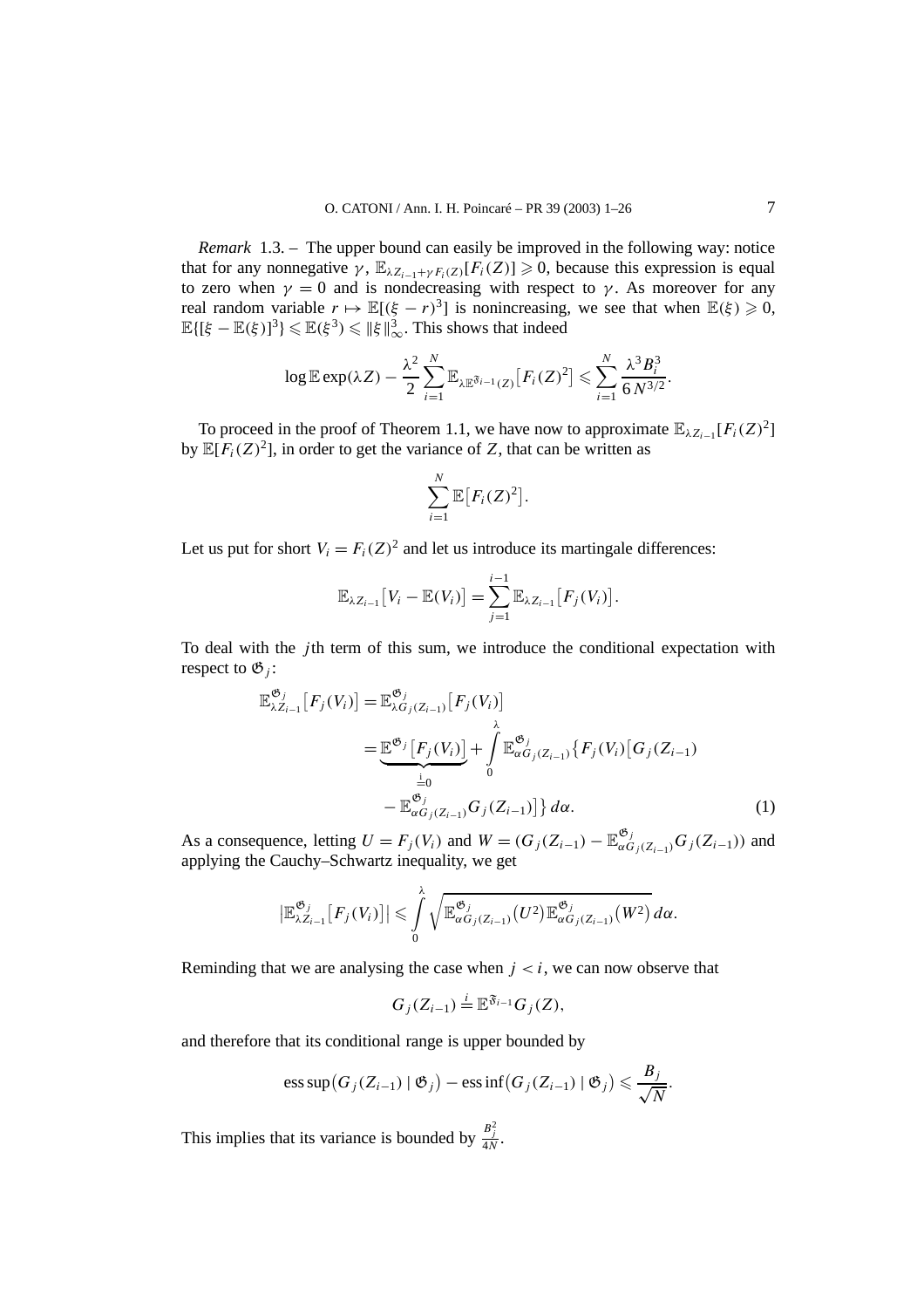(Let us remind that by definition, for any real random variable *W* on a probability space  $(\Omega, \mathfrak{F}, \mathbb{P})$ , and any sub sigma algebra  $\mathfrak{G} \subset \mathfrak{F}$ ,

$$
\mathrm{ess\,sup}(W \mid \mathfrak{G}) \stackrel{\mathrm{def}}{=} \mathrm{sup}\big\{\lambda \in \mathbb{R} \colon \mathbb{P}(W \geq \lambda \mid \mathfrak{G}) > 0\big\}.
$$

It can equivalently be defined by the relation

$$
\{\operatorname{ess\,sup}(W \mid \mathfrak{G}) > \lambda\} = \{\mathbb{P}(W \geqslant \lambda \mid \mathfrak{G}) > 0\}, \quad \lambda \in \mathbb{Q},
$$

which shows that it belongs to  $\mathbb{L}^0(\Omega,\mathfrak{G},\mathbb{P})$  – the set of measurable functions factorised by almost sure equality with respect to P. Here and below, inequalities involving conditional expectations and conditional essential suprema and infima are meant without further notice to hold almost surely.)

Let us consider now on some enlarged probability space two independent random variables  $X'_i$  and  $X'_j$ , such that  $(X_1, \ldots, X_N, X'_j, X'_i)$  is distributed according to  $\bigotimes_{k=1}^{N} \mu_k \otimes \mu_j \otimes \mu_i$ . We have

$$
F_j\big[F_i(Z)^2\big] = F_j\big\{\big[\mathbb{E}^{\mathfrak{F}_i}\big[\Delta_i f(X_1^N, X_i')\big]\big]^2\big\}.
$$

Moreover for any function  $h(X_1^N)$ ,

$$
|F_j(h(X)^2)| = |\mathbb{E}^{\mathfrak{F}_j} \Delta_j h^2(X_1^N, X_j')|
$$
  
=  $|\mathbb{E}^{\mathfrak{F}_j} \{ [h(X_1^N) + h(X_1^{j-1}, X_j', X_{j+1}^N)] \Delta_j h(X_1^N, X_j') \} |$   
 $\leq 2 \operatorname{ess} \sup |h(X)| \mathbb{E}^{\mathfrak{F}_j} |\Delta_j h(X_1^N, X_j')|.$ 

Applying this to  $h(X) = \mathbb{E}^{\mathfrak{F}_i}(\Delta_i f(X_1^N, X_i'))$ , we get

$$
\left|F_j\big(F_i(Z)^2\big)\right|\leqslant 2\frac{B_i}{\sqrt{N}}\mathbb{E}^{\mathfrak{F}_j}\left|\mathbb{E}^{\mathfrak{F}_i}\Delta_j\Delta_i f(X_1^N,X_i',X_j')\right|\leqslant \frac{2B_iC_{i,j}}{N^{2-\zeta}}.
$$

Therefore

$$
\left|\mathbb{E}_{\lambda Z_{i-1}}F_j(V_i)\right|\leqslant \lambda \frac{B_i C_{i,j}B_j}{N^{5/2-\zeta}}.
$$

This, combined with Lemma 1.1, ends the proof of Theorem 1.1. The derivation of its corollary is standard: it is obtained by taking

$$
\lambda = \frac{\varepsilon}{\mathbb{V}(f) + \eta \varepsilon / \mathbb{V}(f)},
$$

and by applying successively the theorem to  $f$  and  $-f$ .  $\Box$ 

## **2. Extension to unbounded ranges**

The boundedness assumption of the finite differences of *f* can be relaxed to exponential moment assumptions. To achieve this, we will suitably modify the bounds of the previous section, still assuming that *f* is bounded, and will afterwards let more general functions be approximated by bounded ones.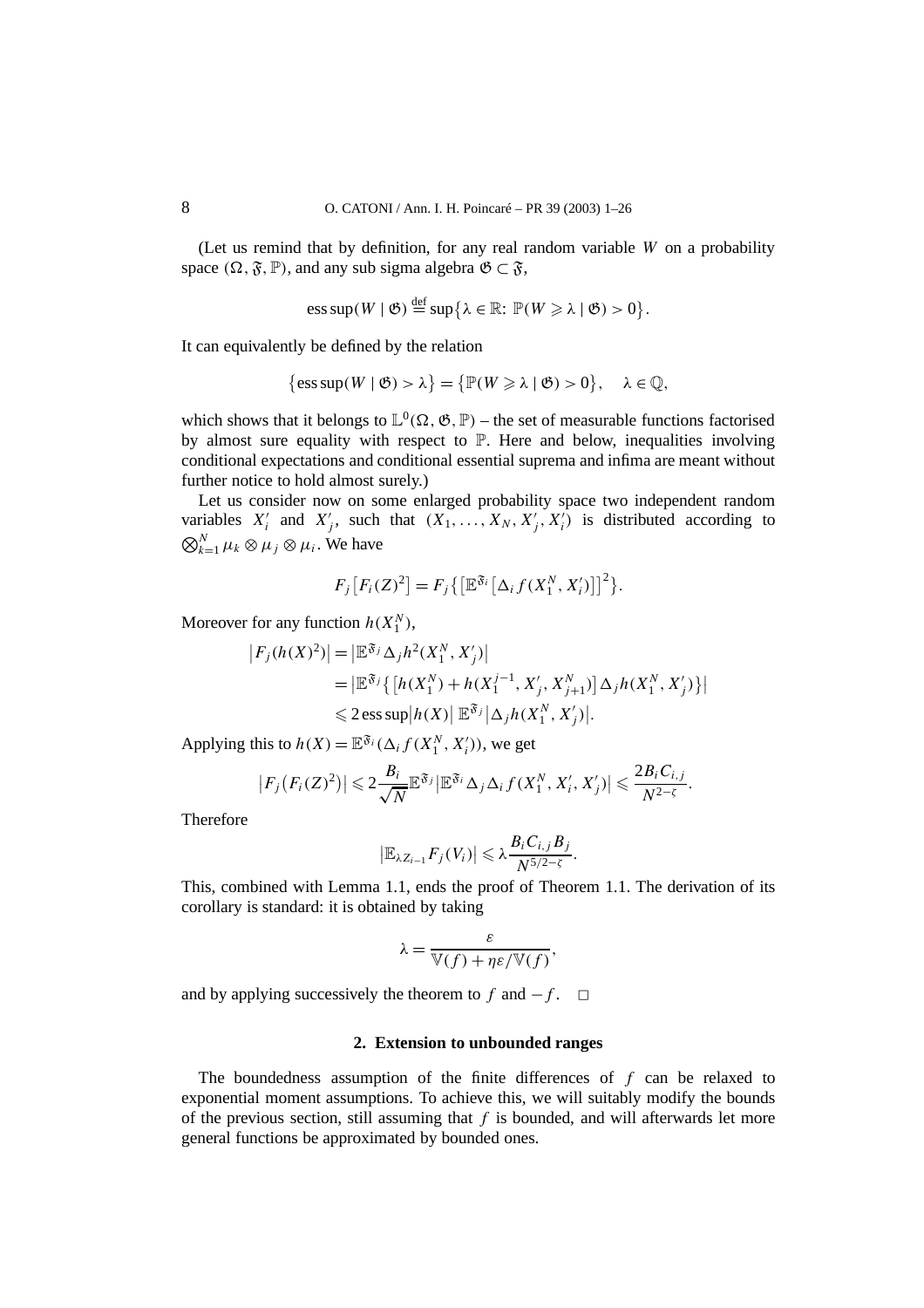THEOREM 2.1. – Let  $\lambda$  be a positive real constant. Let  $\bigotimes_{i=1}^{N} (\mathfrak{X}_i, \mathfrak{B}_i, \mu_i)$  be some *product of probability spaces. Let*  $f \in L^2$   $(Q_{i=1}^N(\mathfrak{X}_i,\mathfrak{B}_i,\mu_i))$  *be such that* 

$$
\mathbb{E}\bigl\{\exp\bigl[\lambda f(X)\bigr]\bigr) < +\infty,
$$

*where*  $X = (X_1, \ldots, X_N)$  *is the canonical process. Let*  $(X_1, \ldots, X_N, X'_1, \ldots, X'_N)$  *be the canonical process on*  $(Q_{i=1}^N(\mathfrak{X}_i, \mathfrak{B}_i))^{\otimes 2}$  *and let*  $\mathbb E$  *be the expectation with respect to the probability measure*  $(Q_{i=1}^N \mu_i)^{\otimes 2}$  *defined on this enlarged space. Let us introduce the short notations*

$$
\Delta_i = \Delta_i f(X_1^N, X_i'), \quad 1 \le i \le N, \n\Delta_{j,i} = \Delta_j \Delta_i f(X_1^N, X_i', X_j'), \quad 1 \le j < i \le N, \n\Phi(r) = \exp(r) - 1 - r - \frac{r^2}{2} = \int_0^r \frac{(r - u)^2}{2} \exp(u) \, du,
$$

*and let us decide by convention that*  $0 \times (+\infty) = +\infty$ *. Then* 

$$
\left| \log \mathbb{E} \exp[\lambda f(X)] - \lambda \mathbb{E} [f(X)] - \frac{\lambda^2}{2} \mathbb{V} [f(X)] \right|
$$
  
\n
$$
\leq \sum_{i=1}^N \mathbb{E} \exp \mathbb{E}^{\mathfrak{G}_i} [\Phi(\lambda | \Delta_i |)]
$$
  
\n
$$
+ \sqrt{2} \lambda^2 \sum_{i=1}^N \sum_{j=1}^{i-1} \mathbb{E} \exp \left[ \mathbb{E}^{\mathfrak{G}_i} (\Delta_i^2) \right]^{1/2} \mathbb{E} \exp \left[ \mathbb{E}^{\mathfrak{F}_{j-1}} (\Delta_{j,i}^2) \right]^{1/2}
$$
  
\n
$$
\times \mathbb{E} \exp \left\{ \mathbb{E}^{\mathfrak{G}_j} [\lambda | \Delta_j | (\exp(2\lambda | \Delta_j |) - 1)] \right\}^{1/2}.
$$

Let us begin with a lemma.

LEMMA 2.1. – *In the case when*  $f \in \mathbb{L}^{\infty}$ ,

$$
\left|\log \mathbb{E} \exp(\lambda Z) - \frac{\lambda^2}{2}\sum_{i=1}^N \mathbb{E}_{\lambda Z_{i-1}}[F_i(Z)^2]\right| \leqslant 5\sum_{i=1}^N \exp \mathbb{E}^{\mathfrak{F}_{i-1}}\Phi(\lambda |F_i(Z)|).
$$

*Proof. –* We can notice that for any bounded real random variable *ξ*

$$
|\mathbb{E}\{[\xi - \mathbb{E}(\xi)]^3\}| \le \mathbb{E}[|\xi|(\xi - \mathbb{E}(\xi))^2] + \mathbb{E}(|\xi|)\mathbb{E}[(\xi - \mathbb{E}(\xi))^2]
$$
  

$$
\le \mathbb{E}(|\xi|^3) + 2\mathbb{E}(\xi^2)\mathbb{E}(|\xi|) + \mathbb{E}(|\xi|)^3 + \mathbb{E}(|\xi|)\mathbb{E}(\xi^2)
$$
  

$$
\le 5\mathbb{E}(|\xi|^3).
$$

 $(\text{Indeed } \mathbb{E}(\xi^2)\mathbb{E}(|\xi|) \leq \mathbb{E}(|\xi|^3)$ , from the convexity of  $g:\beta \mapsto \log[\mathbb{E}(|\xi|^{\beta})]$ , which implies that *g*(1*)* − *g*(0*)* ≤ *g*(3*)* − *g*(2*)*.)

Coming back to the proof of Lemma 1.1 we can write the following chain of inequalities:

$$
\left|\int\limits_{o}^{\lambda}\frac{(\lambda-\gamma)^2}{2}\mathbb M^3_{\lambda Z_{i-1+\gamma}F_i(z)}\big[F_i(Z)\big]\,d\gamma\right|
$$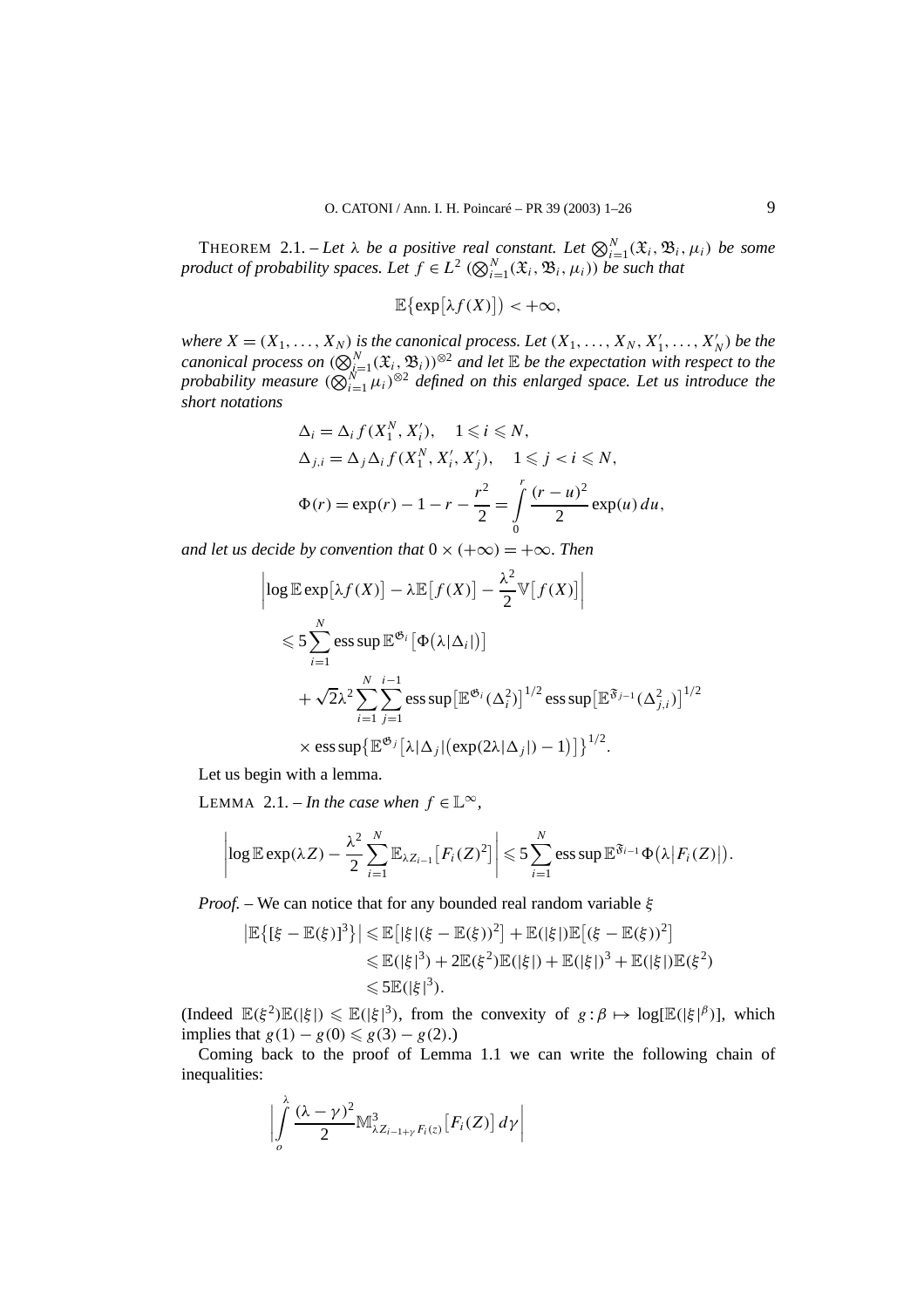$$
\leq \frac{5}{2} \int_{0}^{\lambda} (\lambda - \gamma)^{2} \mathbb{E}_{\lambda Z_{i-1} + \gamma F_{i}(Z)} (|F_{i}(Z)|^{3}) d\gamma
$$
  

$$
\leq \mathbb{E}_{\lambda Z_{i-1}} \Biggl\{ \frac{5}{2} \int_{0}^{\lambda} (\lambda - \gamma)^{2} \mathbb{E}^{\mathfrak{F}_{i-1}} \bigl[ \exp(\gamma |F_{i}(Z)|) |F_{i}(Z)|^{3} \bigr] d\gamma \Biggr\}
$$
  

$$
\leq \frac{5}{2} \operatorname{ess} \sup \mathbb{E}^{\mathfrak{F}_{i-1}} \Biggl( \int_{0}^{\lambda} (\lambda - \gamma)^{2} |F_{i}(Z)|^{3} \exp(\gamma |F_{i}(Z)|) d\gamma \Biggr).
$$

(As in the case of Lemma  $1.1$  – see Remark  $1.3$  – the upper bound can be improved, noticing that for any real random variable  $\mathbb{E}\{[\xi - \mathbb{E}(\xi)]^3\} \leq \mathbb{E}(\xi^3)$  as soon as  $\mathbb{E}(\xi) \geq$  $(0,)$   $\Box$ 

*Proof of Theorem 2.1.* – Let us prove the theorem first when  $f \in \mathbb{L}^{\infty}$ . In addition to those introduced in Theorem 2.1, we will need the following short notation:

$$
\stackrel{j}{\Delta_i} = \Delta_i f((X_1, \ldots, X_{j-1}, X'_j, X''_{j+1}), X'_i), \quad 1 \leq j < i \leq N.
$$

Let us come back to Eq. (1) and notice that

*λ*

$$
F_j(V_i) = \mathbb{E}^{\mathfrak{F}_j} \big[ \mathbb{E}^{\mathfrak{F}_i} \big( \Delta_i + \Delta_i \big) \mathbb{E}^{\mathfrak{F}_i} \big( \Delta_{j,i} \big) \big],
$$
  
\n
$$
G_j(Z_{i-1}) = \mathbb{E}^{\mathfrak{F}_{i-1}} \big( \Delta_i \big),
$$

and therefore, from the Cauchy–Schwartz inequality and the convexity of  $r \mapsto r^2$ , that

$$
\left|F_j(V_i)\right| \leqslant \left\{\mathbb{E}^{\mathfrak{F}_j}\left[\left(\Delta_i+\Delta_i\right)^2\right]\right\}^{1/2}\left[\mathbb{E}^{\mathfrak{F}_j}\left(\Delta_{j,i}^2\right)\right]^{1/2}.
$$

We can thus bound the integrand of  $\mathbb{E}_{G_j(Z_{i-1})}^{\mathfrak{G}_j}$  in the last term of Eq. (1) by

$$
\big|F_j(V_i)\big[G_j(Z_{i-1})-\mathbb{E}_{G_j(Z_{i-1})}^{\mathfrak{G}_j}G_j(Z_{i-1})\big]\big|\leqslant A\times B,
$$

where

$$
A = \left[\mathbb{E}^{\mathfrak{F}_j}(\Delta_{j,i}^2)\right]^{1/2} \exp\left[-\frac{\alpha}{2}G_j(Z_{i-1})\right],
$$
  
\n
$$
B = \exp\left[\frac{\alpha}{2}G_j(Z_{i-1})\right] \left\{\mathbb{E}^{\mathfrak{F}_j}[(\Delta_i + \Delta_i)^2]\right\}^{1/2} \left\{|G_j(Z_{i-1})| + |\mathbb{E}^{\mathfrak{G}_j}_{G_j(Z_{i-1})}G_j(Z_{i-1})|\right\}.
$$

Applying the Cauchy–Schwartz inequality and noticing that for any real random variable *ξ* such that  $\mathbb{E}(\xi) \geq 0$ ,

$$
\mathbb{E}\bigl[\text{exp}(\alpha \xi)\bigr] \geqslant \text{exp}\bigl[\alpha \mathbb{E}(\xi)\bigr] \geqslant 1,
$$

we get

$$
\left|\mathbb{E}_{\lambda Z_{i-1}}[F_j(V_i)]\right| \leq \mathbb{E}_{\lambda Z_{i-1}}\left\{\int\limits_0^{\lambda}\left[\mathbb{E}_{\alpha G_j(Z_{i-1})}^{\mathfrak{G}_j}(A^2)\right]^{1/2}\left[\mathbb{E}_{\alpha G_j(Z_{i-1})}^{\mathfrak{G}_j}(B^2)\right]^{1/2}d\alpha\right\}
$$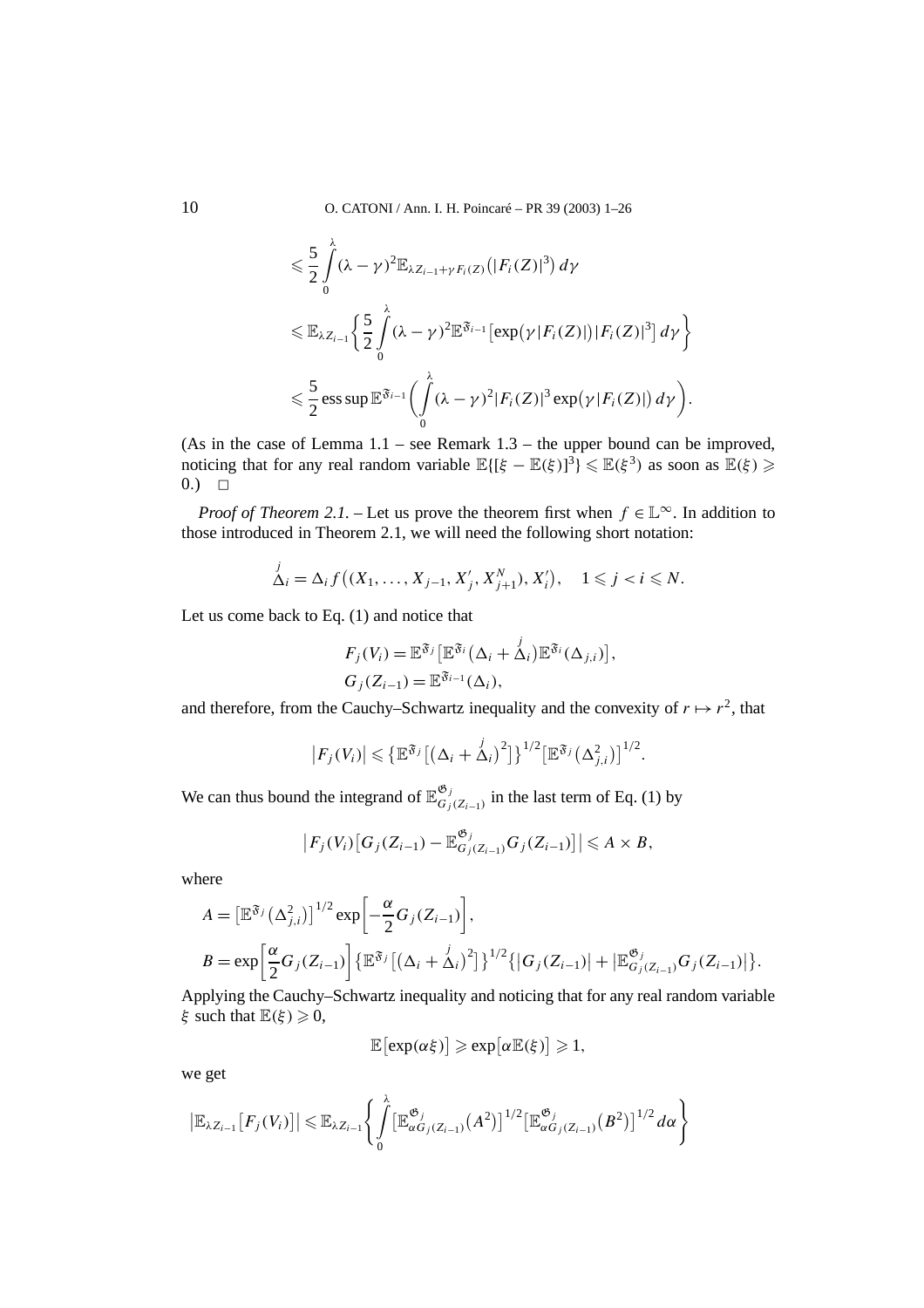O. CATONI / Ann. I. H. Poincaré – PR 39 (2003) 1–26 11

$$
\leq \mathbb{E}_{\lambda Z_{i-1}} \Biggl\{ \int_{0}^{\lambda} \{ \mathbb{E}^{\mathfrak{G}_{j}} \left[ \exp \left[ \alpha G_{j}(Z_{i-1}) \right] A_{0}^{2} \right] \}^{1/2} \left[ \mathbb{E}^{\mathfrak{G}_{j}}_{\alpha G_{j}(Z_{i-1})} (B^{2}) \right]^{1/2} d\alpha \Biggr\}
$$
  
\n
$$
\leq 2 \mathbb{E}_{\lambda Z_{i-1}} \Biggl\{ \left[ \mathbb{E}^{\mathfrak{F}_{j-1}} \left( \Delta_{j,i}^{2} \right) \right]^{1/2} \n\times \int_{0}^{\lambda} \{ \mathbb{E}^{\mathfrak{G}_{j}}_{\alpha G_{j}(Z_{i-1})} \left[ \exp \left( \alpha G_{j}(Z_{i-1}) \right) \left[ G_{j}(Z_{i-1})^{2} \right. \right. \Biggr\}
$$
  
\n
$$
+ \left[ \mathbb{E}^{\mathfrak{G}_{j}}_{\alpha G_{j}(Z_{i-1})} G_{j}(Z_{i-1}) \right]^{2} \right] \Biggr\}^{1/2} d\alpha \Biggr\}
$$
  
\n
$$
\times \left[ \text{ess} \sup \mathbb{E}^{\mathfrak{F}_{j}} \left( \Delta_{i}^{2} \right) + \text{ess} \sup \mathbb{E}^{\mathfrak{F}_{j}} \left( \Delta_{i}^{2} \right) \right]^{1/2},
$$

where we have also used the fact that  $(a + b)^2 \leq 2(a^2 + b^2)$ . To simplify the bound, we can now notice that for any random variable  $\xi$  such that  $\mathbb{E}(\xi) \geqslant 0$ ,  $[\mathbb{E}(\xi)]^2$   $\mathbb{E}[\exp(\alpha \xi)] \leqslant$  $\mathbb{E}[\xi^2 \exp(\alpha \xi)]$  (because  $[\mathbb{E}(\xi)]^2 \leqslant [\mathbb{E}_{\alpha\xi}(\xi)]^2 \leqslant \mathbb{E}_{\alpha\xi}(\xi^2)$  which is the inequality we seek). We can also notice that

ess sup 
$$
\mathbb{E}^{\mathfrak{F}_j}(\Delta_i^2) = \operatorname{ess} \operatorname{sup} \mathbb{E}^{\mathfrak{F}_j}(\Delta_i^2) \leq \operatorname{ess} \operatorname{sup} \mathbb{E}^{\mathfrak{G}_i}(\Delta_i^2).
$$

These two remarks lead to

$$
\| \mathbb{E}_{\lambda Z_{i-1}} [F_j(V_i)] \|
$$
  
\n
$$
\leq 4 \mathbb{E}_{\lambda Z_{i-1}} \Biggl\{ \bigl[ \mathbb{E}^{\mathfrak{F}_{j-1}} (\Delta_{j,i}^2) \bigr]^{1/2}
$$
  
\n
$$
\times \int_{0}^{\lambda} \{ \mathbb{E}^{\mathfrak{G}_j} [\exp(2\alpha G_j(Z_{i-1})) G_j(Z_{i-1})^2] \}^{1/2} d\alpha \Biggr\} [\operatorname{ess} \sup \mathbb{E}^{\mathfrak{G}_i} (\Delta_i^2)]^{1/2}.
$$

Remembering that  $G_j(Z_{i-1}) = \mathbb{E}^{\mathfrak{F}_{i-1}}(\Delta_j)$ , using the convexity of  $r \mapsto r^2 \exp(2\alpha r)$  on the positive real axis and another round of the Cauchy–Schwartz inequality, we get

$$
\int_{0}^{\lambda} {\mathbb{E}^{\mathfrak{G}_j} [\exp(2\alpha G_j(Z_{i-1})) G_j(Z_{i-1})^2]}^{1/2} d\alpha
$$
  
\$\leqslant \sqrt{\frac{\lambda}{2}} {\mathbb{E}^{\mathfrak{G}\_j} \mathbb{E}^{\mathfrak{F}\_{i-1}} [(\exp(2\lambda|\Delta\_j|)-1)|\Delta\_j|]}^{1/2}\$  
\$\leqslant \sqrt{\frac{\lambda}{2}} {\mathbb{E}^{\mathfrak{G}\_j} [\exp(2\lambda|\Delta\_j|)-1)|\Delta\_j|}^{1/2}\$.

Thus

$$
\| \mathbb{E}_{\lambda Z_{i-1}} [F_j(V_i)] \| \leq 2\sqrt{2} \mathbb{E}_{\lambda Z_{i-1}} \{ \left[ \mathbb{E}^{\mathfrak{F}_{j-1}} (\Delta_{j,i}^2) \right]^{1/2} \} \times \{ \operatorname{ess} \operatorname{sup} \mathbb{E}^{\mathfrak{G}_j} [\lambda | \Delta_j | (\operatorname{exp}(2\lambda | \Delta_j |) - 1)] \}^{1/2} [\operatorname{ess} \operatorname{sup} \mathbb{E}^{\mathfrak{G}_i} (\Delta_i^2)]^{1/2}.
$$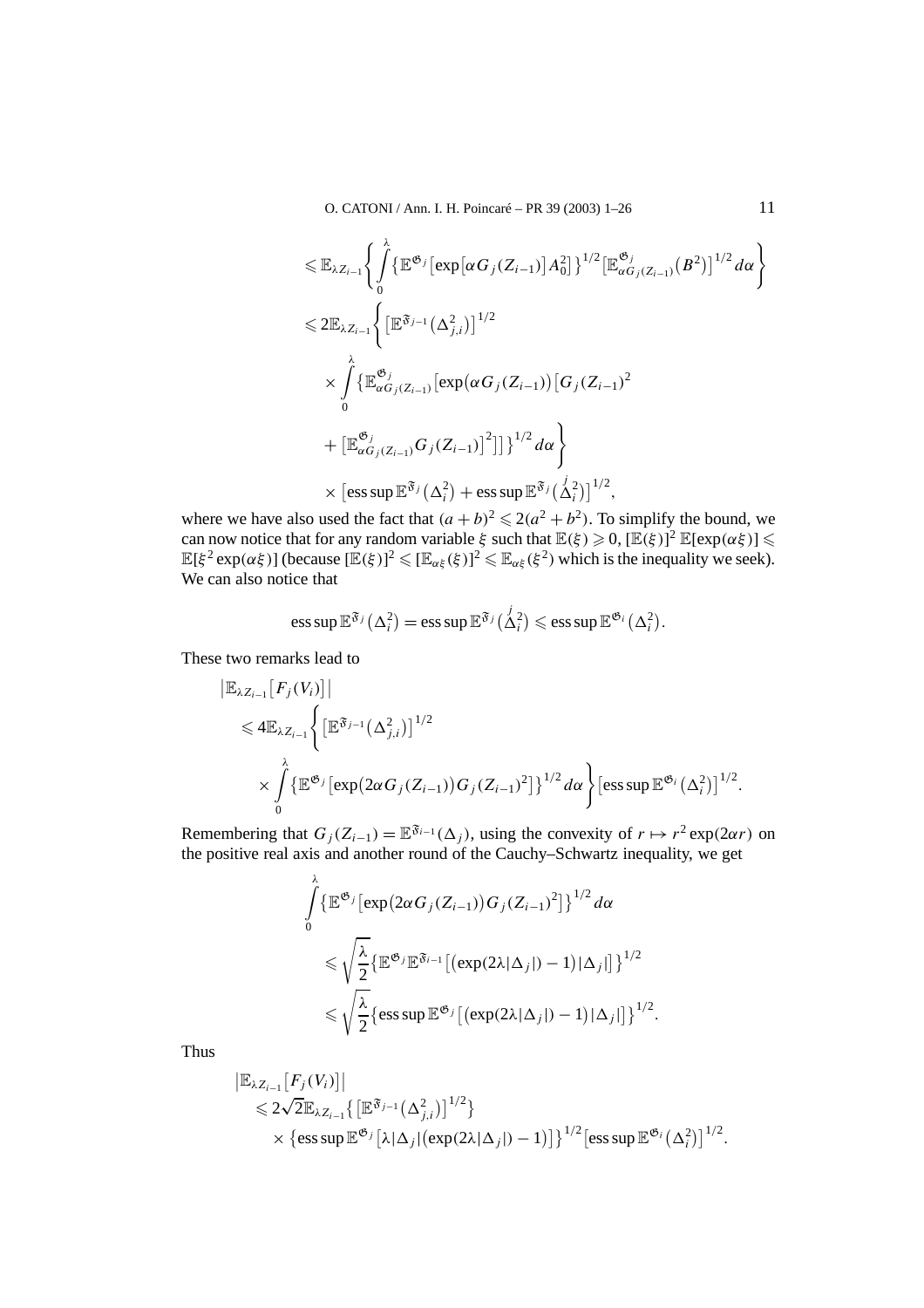This combined with Lemma 2.1 proves the following slight improvement of Theorem 2.1 in the case when  $f \in \mathbb{L}^{\infty}$ :

$$
\left| \log \mathbb{E} \exp \left[ \lambda f(X) \right] - \lambda \mathbb{E} \left[ f(X) \right] - \frac{\lambda^2}{2} \mathbb{V} \left[ f(X) \right] \right|
$$
  
\n
$$
\leqslant 5 \sum_{i=1}^{N} \mathop{\rm ess \, sup} \mathbb{E}^{\mathfrak{F}_{i-1}} \left[ \Phi \left( \lambda | \Delta_i | \right) \right]
$$
  
\n
$$
+ \sqrt{2} \lambda^2 \sum_{i=1}^{N} \sum_{j=1}^{i-1} \mathop{\rm ess \, sup} \left[ \mathbb{E}^{\mathfrak{G}_i} \left( \Delta_i^2 \right) \right]^{1/2} \mathbb{E}_{\lambda Z_{i-1}} \left\{ \left[ \mathbb{E}^{\mathfrak{F}_{j-1}} \left( \Delta_{j,i}^2 \right) \right]^{1/2} \right\}
$$
  
\n
$$
\times \mathop{\rm ess \, sup} \left\{ \mathbb{E}^{\mathfrak{G}_j} \left[ \lambda | \Delta_j | (\exp(2\lambda |\Delta_j|) - 1) \right] \right\}^{1/2}.
$$
 (2)

When *f* satisfies only the weaker assumptions of Theorem 2.1, we can introduce the bounded functions  $f^T(X) = \min\{\max\{f(X), -T\}, T\}, T \in \mathbb{N}.$ 

The terms of the left-hand side of Eq. (2) for  $f<sup>T</sup>$  converge from the dominated convergence theorem to their counterpart for *f* . Indeed

$$
\exp[\lambda f^T(X)] \le \max\{1, \exp[\lambda f(X)]\} \in \mathbb{L}^1,
$$
  

$$
|f^T(X)| \le |f(X)| \in \mathbb{L}^2.
$$

In the right-hand side, we can use the bounds

$$
\left|\Delta_i f^T(X,X_i')\right| \leqslant \left|\Delta_i f(X,X_i')\right|,
$$

and apply the dominated convergence theorem to prove that, introducing the notations

$$
\Delta_{j,i}(f) = \Delta_j \Delta_i f(X, X'_i, X'_j),
$$
  
\n
$$
Z_i(f) = \mathbb{E}^{\mathfrak{F}_i}[f(X)] - \mathbb{E}[f(X)],
$$

$$
\lim_{T \to +\infty} \mathbb{E}_{\lambda Z_{i-1}(f^T)} \{ \left[ \mathbb{E}^{\mathfrak{F}_{j-1}} \left( \left[ \Delta_{j,i}(f^T) \right]^2 \right) \right]^{1/2} \} = \mathbb{E}_{\lambda Z_{i-1}(f)} \{ \left[ \mathbb{E}^{\mathfrak{F}_{j-1}} \left( \left[ \Delta_{j,i}(f) \right]^2 \right) \right]^{1/2} \},
$$

as soon as  $\text{ess sup}\,\mathbb{E}^{\mathfrak{G}_i}(\Delta_i^2) < +\infty$  (in the other case, Theorem 2.1 is trivial). Indeed  $\mathbb{E}_{\lambda Z_{i-1}(f)} = \mathbb{E}_{\lambda \mathbb{E}^{\mathfrak{F}_{i-1}}[f(X)]},$ 

$$
\exp\left[\lambda \mathbb{E}^{\mathfrak{F}_{i-1}}\left(f^T(X)\right)\right] \leq \max\left\{1, \mathbb{E}^{\mathfrak{F}_{i-1}}\left[\exp\left(\lambda f(X)\right)\right]\right\} \in \mathbb{L}^1
$$

and, putting  $\Delta_i(f) = \Delta_i f(X', X'_i)$ , (so that  $\Delta_{j,i}(f) = \Delta_i(f) - \Delta_i(f)$ ),

$$
\mathbb{E}^{\mathfrak{F}_{j-1}}\big([\Delta_{j,i}(f^T)]^2\big) \leq 2\mathbb{E}^{\mathfrak{F}_{j-1}}\big[\Delta_i(f^T)^2 + \Delta_i(f^T)^2\big] \leq 4\operatorname{ess} \sup \mathbb{E}^{\mathfrak{G}_i}\big[\Delta_i(f)^2\big].
$$

This proves that inequality (2), and consequently Theorem 2.1 which is weaker, holds for  $f$ .  $\Box$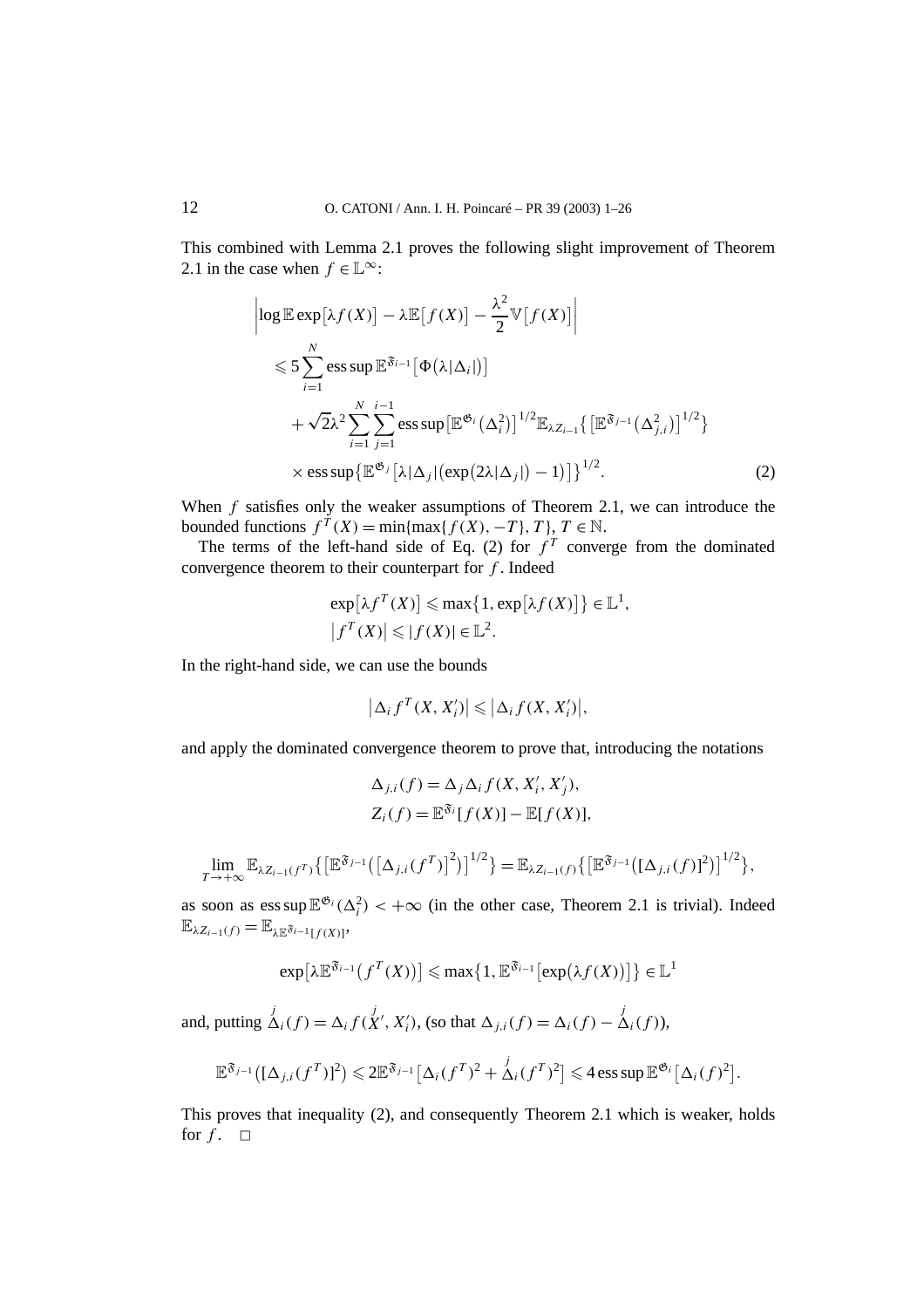#### **3. Generalisation to Markov chains**

We will study here the case when  $(X_1, \ldots, X_N)$  is a Markov chain. The assumptions on *f* will be the same as in the first section. Therefore we will assume throughout this section that

$$
\Delta_i f(x_1^N, y_i) \leqslant \frac{B_i}{\sqrt{N}}, \quad i = 1, \ldots, N,
$$

and that

$$
\Delta_j \Delta_i f(x_1^N, y_i, y_j) \leqslant \frac{C_{i,j}}{N^{3/2-\zeta}}, \quad 1 \leqslant j < i \leqslant N.
$$

When the random variables  $(X_1, \ldots, X_N)$  are dependent, we have to modify the definition of the operators  $G_i(Z)$  and of the sigma algebras  $\mathfrak{G}_i$ . Indeed to generalise the first part of the proof we would like to have the identity

$$
\mathbb{E}^{\mathfrak{F}_i}(G_i(Z))=F_i(Z),
$$

where  $G_i$  is "as small as possible". This identity does not hold in the general case with the definition we had for  $G_i$ , so we will have to change it.

To generalise the second part of the proof, we need to consider a new definition of the sigma algebra  $\mathfrak{G}_i$  for which

$$
\mathbb{E}^{\mathfrak{G}_j}(F_j(W))=0,
$$

and  $Z - \mathbb{E}^{\mathfrak{G}_j}(Z)$  is as small as possible.

We propose a solution here where the two objects  $G_i$  and  $\mathfrak{G}_i$  are built with the help of coupled processes. This use of coupling was inspired by the works of Katalin Marton [11–13].

Let us remind first some general facts about maximal coupling: given some probability space  $(\Omega, \mathfrak{S})$ , and two probability measures  $\mu$  and  $\nu$  on  $(\Omega, \mathfrak{S})$ , a maximal coupling between  $\mu$  and  $\nu$  is a probability measure  $\rho$  on  $(\Omega \times \Omega, \mathfrak{S} \otimes \mathfrak{S})$  such that  $\rho(d\omega_1) =$  $\mu(d\omega_1)$ ,  $\rho(d\omega_2) = \nu(d\omega_2)$  and  $\rho(\omega_1 = \omega_2)$  is maximal (where  $\omega_1$  and  $\omega_2$  are the first and second coordinates on  $\Omega \times \Omega$ ). In words, a maximal coupling is a joint distribution with prescribed marginals and a maximal weight given to the diagonal. The maximal weight of the diagonal is obviously  $(\mu \wedge \nu)(\Omega)$ , where  $\mu \wedge \nu$  is defined as  $d(\mu \wedge \nu)$  $\min\{\frac{d\mu}{d(\mu+\nu)},\frac{d\nu}{d(\mu+\nu)}\}d(\mu+\nu)$  and is necessarily the trace of any maximal coupling distribution on the diagonal; it is also related to the variation distance  $\|\mu - \nu\|_{var} \stackrel{\text{def}}{=}$  $\frac{1}{2}|\mu - \nu|(\Omega)$  between  $\mu$  and  $\nu$  by the formula  $(\mu \wedge \nu)(\Omega) = 1 - ||\mu - \nu||_{var}$ . A maximal coupling between  $\mu$  and  $\nu$  is not unique (its off diagonal behaviour being arbitrary, as long as the marginal constraints are satisfied), however one possible explicit construction is the following: consider on the product space  $(\Omega \times \Omega \times [0, 1], \mathfrak{S}^{\otimes 2} \otimes \mathfrak{B})$ , where  $\mathfrak{B}$  is the Borel sigma algebra, the product probability measure  $\mu \otimes \|\mu - \nu\|_{var}^{-1}(\nu - \mu)_{+} \otimes U$ , where  $(\nu - \mu)_+ = \nu - (\nu \wedge \mu)$  is the positive part of the signed measure  $\nu - \mu$  and where *U* is the Lebesgue measure on [0, 1]. Let  $(\omega_1, \omega_2, r)$  be the three coordinates of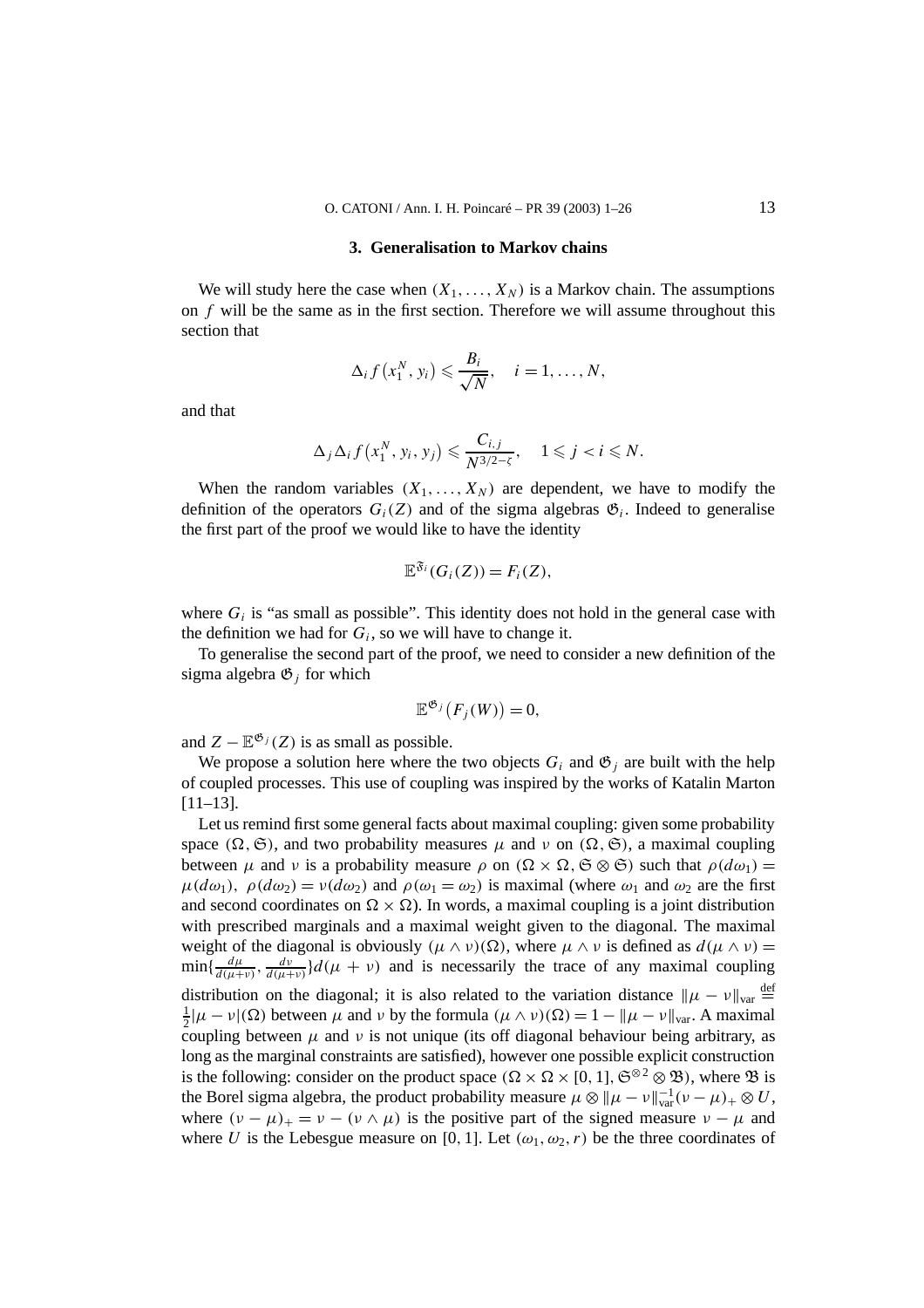$(\Omega \times \Omega \times [0, 1])$  and define the random variables  $W \stackrel{\text{def}}{=} \omega_1$ ,  $T = F(W, (\omega_2, r))$ , where

$$
F(\omega_1, (\omega_2, r)) = \begin{cases} \omega_1 & \text{if } r < \frac{d(\mu \wedge v)}{d\mu}(\omega_1), \\ \omega_2 & \text{otherwise.} \end{cases} \quad (\omega_1, \omega_2) \in \Omega^2, \ r \in [0, 1], \tag{3}
$$

Then it is elementary to check that the distribution of  $(W, T)$  is a maximal coupling between  $\mu$  and  $\nu$ , equal indeed to

$$
(\mu \wedge \nu)(dW)\delta_W(dT) + \|\mu - \nu\|_{var}^{-1}(\mu - \nu)_+(dW) \otimes (\nu - \mu)_+(dT). \tag{4}
$$

We will define auxiliary random variables that will be coupled with the process  $(X_1, \ldots, X_N)$  in a suitable way. For this, we will enlarge the probability space: instead of working on the canonical space  $(\prod_{i=1}^{N} \mathfrak{X}_i \otimes_{i=1}^{N} \mathfrak{B}_i)$ , we will work on some enlarged probability space  $(\Omega, \mathfrak{B})$ , where we will jointly define the process  $(X_1, \ldots, X_N)$ , and *N* other processes  $\{Y_{j=1}^i; i = 1, ..., N\}$  that will be useful for the construction of the operators  $\{G_i; i = 1, ..., N\}$ . In the following the symbol  $\mathbb E$  will stand for the expectation on  $\Omega$ .

The basic construction of coupled processes we will need is the following: we consider, on some augmented probability space  $\Omega$ ,  $N + 1$  stochastic processes  $(X_1, \ldots, X_N)$  and  $\{(\overrightarrow{Y}_1, \ldots, \overrightarrow{Y}_N); i = 1, \ldots, N\}$  satisfying the following properties:

- The distribution of each  $\overrightarrow{Y}$  is equal to the distribution of *X*.
- Almost surely  $\dot{Y}_1^{i-1} = X_1^{i-1}$ .
- Given *X*, the *N* processes  $\{ \dot{Y}; i = 1, ..., N \}$  are independent.
- Given  $X_1^{i-1}$ ,  $\dot{Y}_i^N$  is independent of  $X_i$  (but not of  $X_{i+1}^N$ , the interesting thing will be

on the contrary to have a maximal coupling between  $\dot{Y}_{i+1}^N$  and  $X_{i+1}^N$ ). The general method to build such processes is the following:

- *Choice of*  $\Omega$ : Take for  $\Omega$  the canonical space of  $(X_1^N, (Y_{j=1}^N)_{i=1}^N)$ , that is  $(\bigotimes_{i=1}^{N} (\mathfrak{X}_i, \mathfrak{B}_i))^{\otimes (N+1)}$ . For any random variable *W* defined on  $\Omega$ , we will use the notation  $\mathbb{P}(dW)$  to denote the distribution of W. We will assume without further notice that all the conditional distributions we need exist and have regular versions. This will always be the case when we deal with Polish spaces  $(\mathfrak{X}_i, \mathfrak{B}_i)$  (see [17, p. 146]).
- *Construction of the distribution of the pair*  $(X, Y)$ : We are going to construct the joint distribution  $\mathbb{P}(dX, dY)$  of *X* and *Y* by defining each term of the decomposition into conditional probabilities

$$
\mathbb{P}(dX, dY^{i}) = \mathbb{P}(dX_1^{i-1})\mathbb{P}(dY_1^{i-1} | X_1^{i-1}) \prod_{j=i}^{N} \mathbb{P}(dX_j, dY_j | X_1^{j-1}, Y_1^{j-1}).
$$

(All the conditional distributions present in this definition are assumed to exist and have regular versions, which is always the case when the base spaces  $(\mathfrak{X}_i, \mathfrak{B}_i)$  are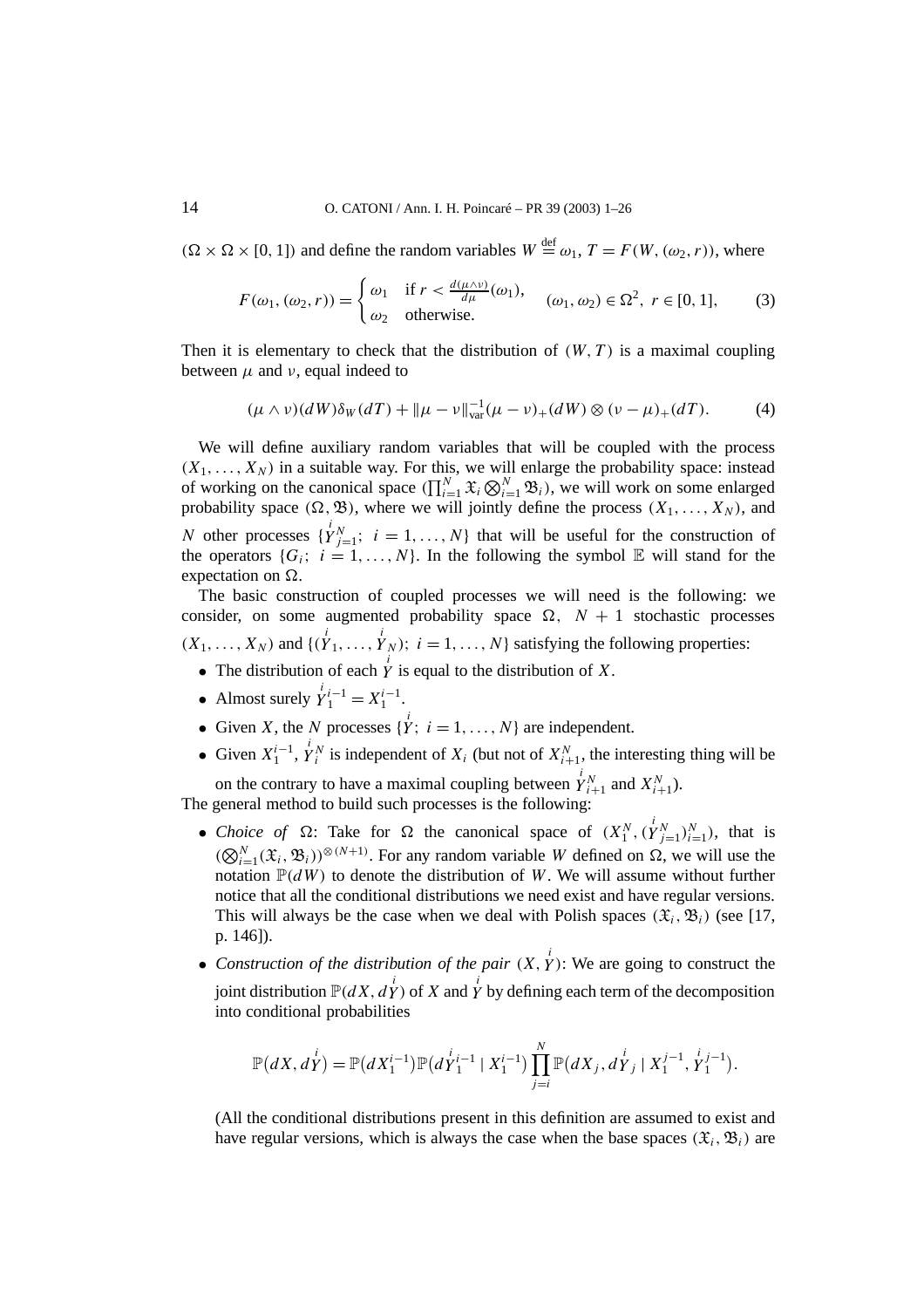Polish).

The distribution  $\mathbb{P}(dX_1^{i-1})$  is given. We define  $\mathbb{P}(d\dot{Y}_{j=1}^{i-1} | X_1^{i-1})$  by letting  $\dot{Y}_1^{i-1} =$  $X_1^{i-1}$ , a.s.

For  $i = i$  we build the conditional distribution

$$
\mathbb{P}(dX_j, dY_j \mid X_1^{j-1}, Y_1^{j-1})
$$

by putting

$$
\mathbb{P}(dX_i, dY_i | X_1^{i-1}, Y_1^{i-1}) = \mathbb{P}(dX_i | X_1^{i-1}) \otimes \mathbb{P}(dY_i | Y_1^{i-1}),
$$

where  $\mathbb{P}(d\overset{i}{Y}_i | \overset{i}{Y}_1^{i-1})$  is defined by the requirement that the marginal  $\mathbb{P}(d\overset{i}{Y})$  be the same as  $\mathbb{P}(dX)$ . For each  $j > i$ , we choose for

$$
\mathbb{P}(dX_j, d\overset{i}{Y}_j \mid X_1^{j-1}, \overset{i}{Y}_1^{j-1})
$$

some maximally coupled distribution with marginals

$$
\begin{cases} \mathbb{P}(dX_j \mid X_1^{j-1}, Y_1^{i,j-1}) = \mathbb{P}(dX_j \mid X_1^{j-1}), \\ \mathbb{P}(dY_j \mid X_1^{j-1}, Y_1^{i,j-1}) = \mathbb{P}(dY_j \mid Y_1^{i-1}), \end{cases}
$$

where the second marginal is defined by the requirement that  $\mathbb{P}(d\overset{i}{Y})$  be the same as  $\mathbb{P}(dX)$ . (An explicit construction of a maximal coupling distribution is given by Eq. (4)).

• *Last step of the construction*: Once we have built the distribution of each couple of processes  $\mathbb{P}(dX, dY)$ , separately for each *i*, we build the joint distribution of  $(X, Y, i = 1, ..., N)$  on its canonical space. For the time being, we will not really use this joint distribution, but it is simpler to deal with one probability space  $\Omega$ 

than with *N* probability spaces  $\Omega_i$ , so let us say that,  $\mathbb{P}(dX)$  and  $\mathbb{P}(d\overset{i}{Y} | X)$  being defined as previously explained (on separate probability spaces), we let

$$
\mathbb{P}(dX, dY, \ldots, dY) = \mathbb{P}(dX) \bigotimes_{i=1}^{N} \mathbb{P}(dY | X),
$$

on the joint probability space  $(\bigotimes_{i=1}^{N} (\mathfrak{X}, \mathfrak{B}_i))^{\otimes (N+1)}$ . It is immediate to see from this construction that

$$
\mathbb{P}(dX_i, d\overset{i}{Y_i}^N | X_1^{i-1}) = \mathbb{P}(dX_i | X_1^{i-1}) \mathbb{P}(d\overset{i}{Y_i} | X_1^{i-1}) \mathbb{P}(d\overset{i}{Y_i}^N | X_1^i, \overset{i}{Y_i})
$$
\n
$$
= \mathbb{P}(dX_i | X_1^{i-1}) \mathbb{P}(d\overset{i}{Y_i} | X_1^{i-1}) \mathbb{P}(d\overset{i}{Y_i}^N | \overset{i}{Y_1^i})
$$
\n
$$
= \mathbb{P}(dX_i | X_1^{i-1}) \otimes \mathbb{P}(d\overset{i}{Y_i}^N | \overset{i}{Y_1^{i-1}}).
$$
\n(5)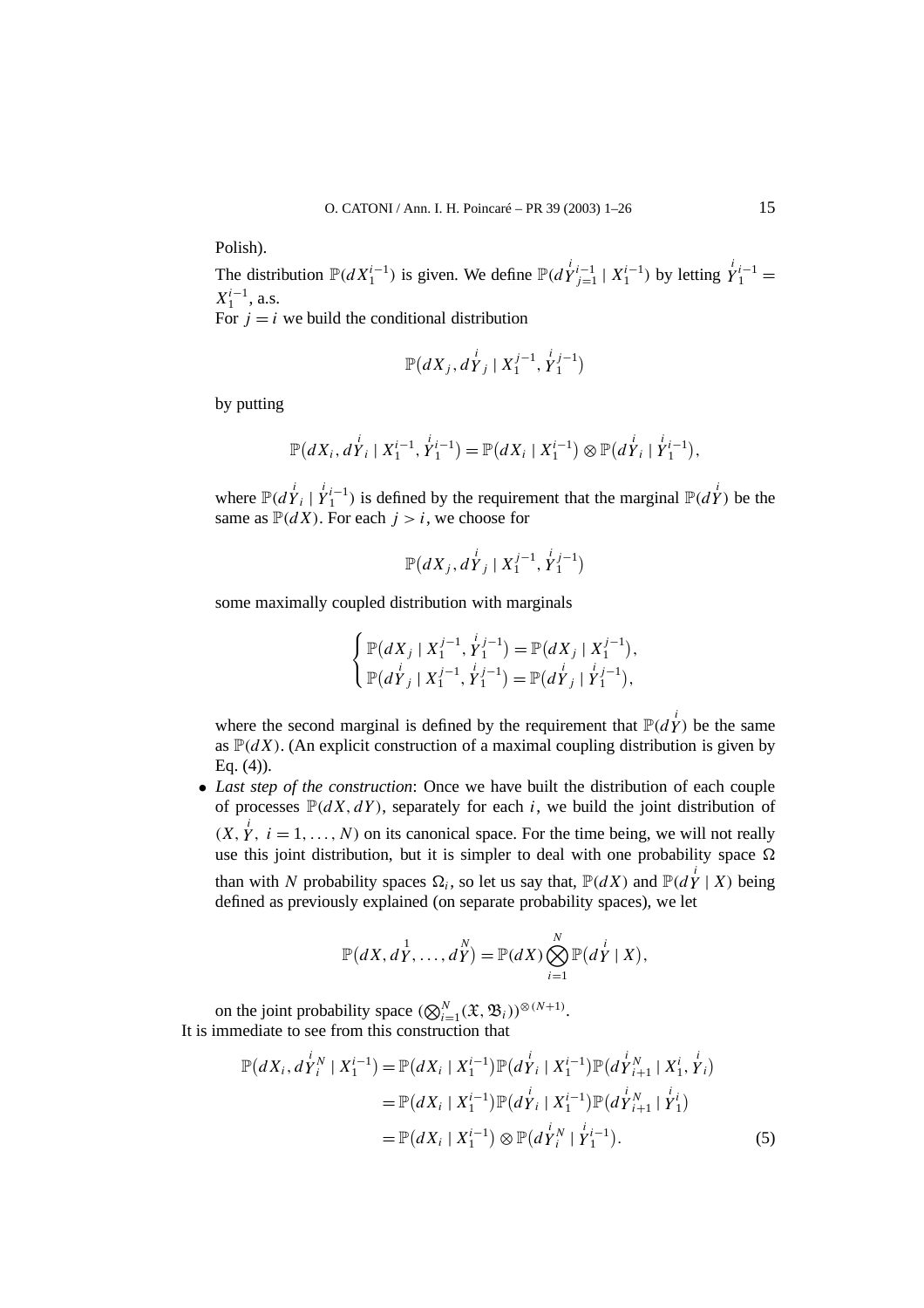This proves that conditionally on  $(X_1, \ldots, X_{i-1})$ , the random variable  $X_i$  is independent of the sigma algebra generated by  $(\stackrel{i}{Y}_i, \ldots, \stackrel{i}{Y}_N)$ .

*Remark* 3.1. – We have also exactly in the same way

$$
\mathbb{P}(dX_i^N, dY_i | X_1^{i-1}) = \mathbb{P}(dX_i^N | X_1^{i-1}) \otimes \mathbb{P}(dY_i | Y_1^{i-1}).
$$
 (6)

*Remark* 3.2. – Instead of building distributions on the canonical space of  $(X, \overset{i}{Y})$ , we could also have built  $\dot{Y}$  as a function of *X* and auxiliary random variables, in the spirit of formula (3). We could thus have realized  $\overrightarrow{Y}_{i+1}, \ldots, \overrightarrow{Y}_N$  as  $\overrightarrow{Y}_k = F_k(X_k, \omega_k)$ , where each random variable  $\omega_k$  is independent of  $X_k$ , conditionally on  $(X_1^{k-1}, Y_1^{k-1})$ . However, this construction would not help much in proving the conditional independence statements of Eqs. (5) and (6).

As in the previous sections,  $\mathfrak{F}_i$  will be the sigma algebra generated by  $(X_1, \ldots, X_i)$ , and we will put

$$
Z(X) = f(X) - \mathbb{E}(f(X)).
$$

For any bounded measurable function  $h(X)$  we will define

$$
G_i(h(X)) = h(X) - \mathbb{E}^{\mathfrak{F}_N}(h(Y)),
$$
  
\n
$$
F_i(h(X)) = \mathbb{E}^{\mathfrak{F}_i}(h(X)) - \mathbb{E}^{\mathfrak{F}_{i-1}}(h(X)) = \mathbb{E}^{\mathfrak{F}_i}(G_i(h(X))).
$$

The last line holds because

$$
\mathbb{E}^{\mathfrak{F}_i} \mathbb{E}^{\mathfrak{F}_N} (h(Y)) = \mathbb{E} (h(Y) \mid X_1, \dots, X_i)
$$
  
= 
$$
\mathbb{E} (h(Y) \mid X_1, \dots, X_{i-1})
$$
  
= 
$$
\mathbb{E}^{\mathfrak{F}_{i-1}} (h(X)).
$$

*Remark* 3.3. – In the case when the random variables  $X_1, \ldots, X_N$  are independent, we can take for  $\dot{Y}_i$  an independent copy of  $X_i$  and we can put  $\dot{Y}_{i+1}^N = X_{i+1}^N$  a.s. With this choice, the definition of  $G_i$  given here coincides with that given in the first section.

We have

$$
|G_i(Z)| = \left|\mathbb{E}^{\mathfrak{F}_N}\big(f(X) - f(Y)\big)\right| \leq \mathbb{E}^{\mathfrak{F}_N}\bigg(\sum_{j=1}^N \mathbf{1}\big(X_j \neq Y_j\big)\frac{B_j}{\sqrt{N}}\bigg).
$$

Consequently

$$
|F_i(Z)| \leqslant \text{ess sup }\mathbb{E}^{\mathfrak{F}_i}\bigg(\sum_{j=1}^N \mathbf{1}(X_j \neq Y_j)\frac{B_j}{\sqrt{N}}\bigg).
$$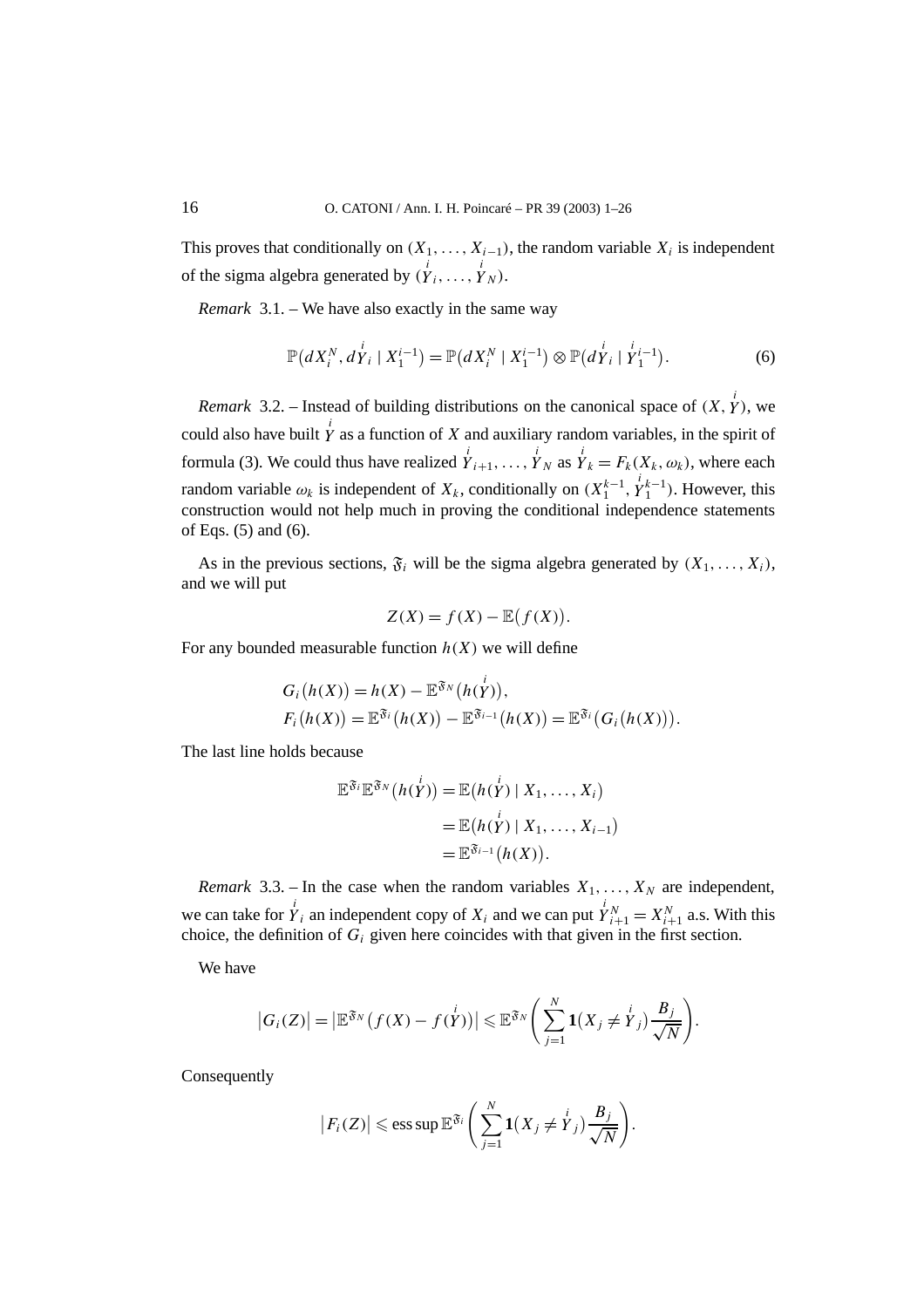Let us introduce the notation

$$
\widetilde{B}_i = \operatorname{ess} \operatorname{sup} \mathbb{E}\bigg(\sum_{j=1}^N \mathbf{1}(X_j \neq Y_j) B_j \mid \mathfrak{F}_i, Y_i\bigg). \tag{7}
$$

We have established that

$$
|F_i(Z)| \leqslant \frac{\widetilde{B}_i}{\sqrt{N}}.
$$

We can now proceed exactly in the same way as in the independent case to prove that LEMMA  $31$  –

$$
\left|\log \mathbb{E} \exp(\lambda Z) - \frac{\lambda^2}{2} \sum_{i=1}^N \mathbb{E}_{\lambda \mathbb{E}^{\mathfrak{F}_{i-1}}(Z)} (F_i(Z)^2)\right| \leq \sum_{i=1}^N \frac{\lambda^3 \widetilde{B}_i^3}{3N^{3/2}}.
$$

To go further, we would like to bound

$$
\mathbb{E}_{\lambda \mathbb{E}^{\mathfrak{F}_{i-1}}(Z)}(F_i(Z)^2) - \mathbb{E}(F_i(Z)^2),
$$

which we will decompose as in the independent case into

$$
\sum_{j=1}^{i-1} \mathbb{E}_{\lambda Z_{i-1}} [F_j(F_i(Z)^2)].
$$

Among other things, we will have to bound ess sup  $F_i(F_i(Z)^2)$ . Let us start with this. For any bounded measurable function  $h(X)$ , we have

$$
|F_j(h(X)^2)| = |\mathbb{E}^{\mathfrak{F}_j}(h(X)^2 - h(Y)^2)|
$$
  
= 
$$
|\mathbb{E}^{\mathfrak{F}_j}((h(X) + h(Y))(h(X) - h(Y)))|
$$
  

$$
\leq 2 \operatorname{ess} \sup |h(X)| \mathbb{E}^{\mathfrak{F}_j}|h(X) - h(Y)|.
$$

We will apply this to  $h(X) = F_i(Z)$ , and in this case, we will try to express  $h(X) - h(Y)$  as a difference "of order two" of four coupled processes. Let us build these processes right now, since we cannot proceed without them. We will call them  $(X, \overset{j}{Y}, \overset{i}{Y}, \overset{i}{Y})$ . The distribution of  $(X, \overset{j}{Y})$  and  $(X, \overset{i}{Y})$  on their canonical spaces will be as previously defined. Let us repeat this construction here, to make precise the fact that we can build them in such a way that they satisfy the Markov property, when *X* does:

- We build  $\mathbb{P}(dX_1^{i-1}, dY_1^{i-1})$  as  $\mathbb{P}(dX_1^{i-1})\delta_{X_1^{i-1}}(dY_1^{i-1})$ , where  $\delta_{X_1^{i-1}}$  is the Dirac mass at point  $X_1^{i-1}$  in  $\prod_{k=1}^{i-1} \mathfrak{X}_k$ .
- We then put

$$
\mathbb{P}(dX_i, dY_i | X_1^{i-1}, Y_1^{i-1}) = \mathbb{P}(dX_i | X_{i-1}) \otimes \mathbb{P}(dY_i | Y_{i-1}),
$$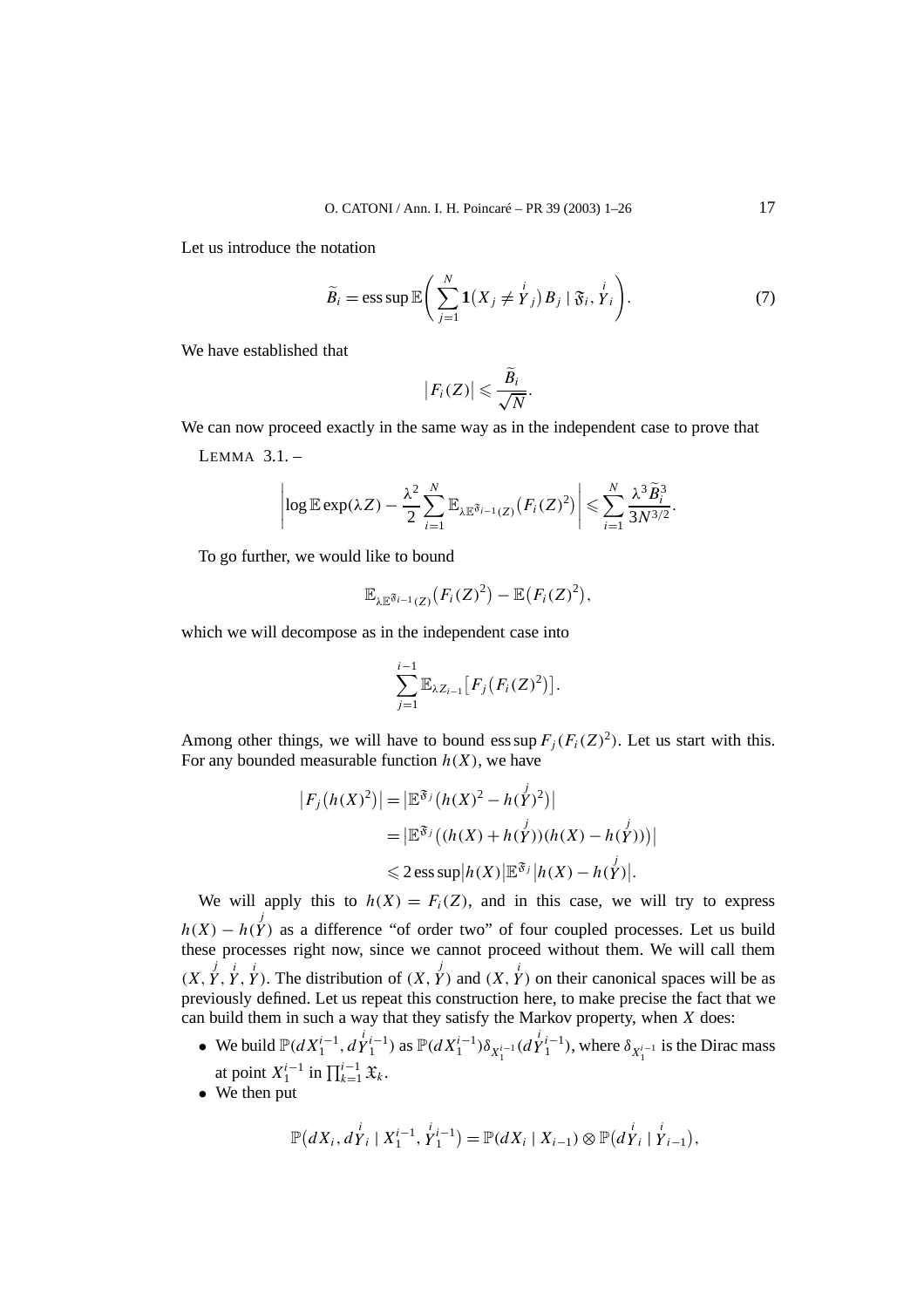and for  $k > i$  we build  $\mathbb{P}(dX_k, dY_k | (X, Y)_1^{i-1})$  as some maximal coupling between  $\mathbb{P}(dX_k | X_{k-1})$  and  $\mathbb{P}(d\overset{i}{Y}_k | Y_{k-1})$ , which we choose in a fixed way, independent of  $(X, \overset{i}{Y})_1^{k-2}$ . Thus built,  $(X, \overset{i}{Y})$  is a Markov chain.

• We build  $(X, Y)$  in the same way, with the index *i* replaced by *j*. Then we define the distribution of  $(Y, Y)$  on its canonical space to be the same as the distribution of  $(X, \overset{i}{Y})$ .

These preliminaries being set, we are ready to define the distribution of  $(X, \overrightarrow{Y}, \overrightarrow{Y}, \overrightarrow{Y})$ on its canonical space. Let us put for convenience  $T_k = (X_k, Y_k, Y_k, Y_k)$ . We set

$$
\mathbb{P}(dX_k, dY_k | T_1^{k-1}) = \mathbb{P}(dX_k, dY_k | X_{k-1}, Y_{k-1}),
$$

which we have already defined, and we take for

$$
\mathbb{P}(d\overset{i}{Y}_k, d\overset{i}{U}_k | T_1^{k-1}, X_k, \overset{j}{Y}_k)
$$

some maximally coupled distribution depending only on  $(T_{k-1}, X_k, Y_k)$  with marginals

$$
\mathbb{P}(d\overset{i}{Y}_k\mid X_{k-1},\overset{i}{Y}_{k-1},X_k)
$$

and

$$
\mathbb{P}(d\overset{i}{U}_k | \overset{j}{Y}_{k-1}, \overset{i}{U}_{k-1}, \overset{j}{Y}_k)
$$

which we have already defined.

*Remark* 3.4. – The processes  $\overrightarrow{Y}$  and  $\overrightarrow{Y}$  are independent knowing *X*, therefore this construction is compatible with the previous one. Indeed

$$
\mathbb{P}(dX, dY, dY) = \prod_{k=1}^{N} \mathbb{P}(dX_k, dY_k, dY_k | (X, Y, Y)^{i-1})
$$
  
= 
$$
\prod_{k=1}^{N} \mathbb{P}(dX_k | X_{k-1}) \mathbb{P}(dY_k | X_k, X_{k-1}, Y^{i-1}) \mathbb{P}(dY_k | X_k, X_{k-1}, Y^{i-1}),
$$

thus

$$
\mathbb{P}(d\overset{j}{Y}, d\overset{i}{Y} | X) = \prod_{k=1}^{N} \mathbb{P}(d\overset{j}{Y}_{k} | X_{k}, X_{k-1}, \overset{j}{Y}_{k-1}) \prod_{k=1}^{N} \mathbb{P}(d\overset{i}{Y}_{k} | X_{k}, X_{k-1}, \overset{i}{Y}_{k-1})
$$
  
=  $\mathbb{P}(d\overset{j}{Y} | X) \otimes \mathbb{P}(d\overset{i}{Y} | X).$ 

The following lemma will be important to carry the computations (let us recall that in this discussion  $h(X) \stackrel{\text{def}}{=} F_i(Z)$  and that  $j < i$ ):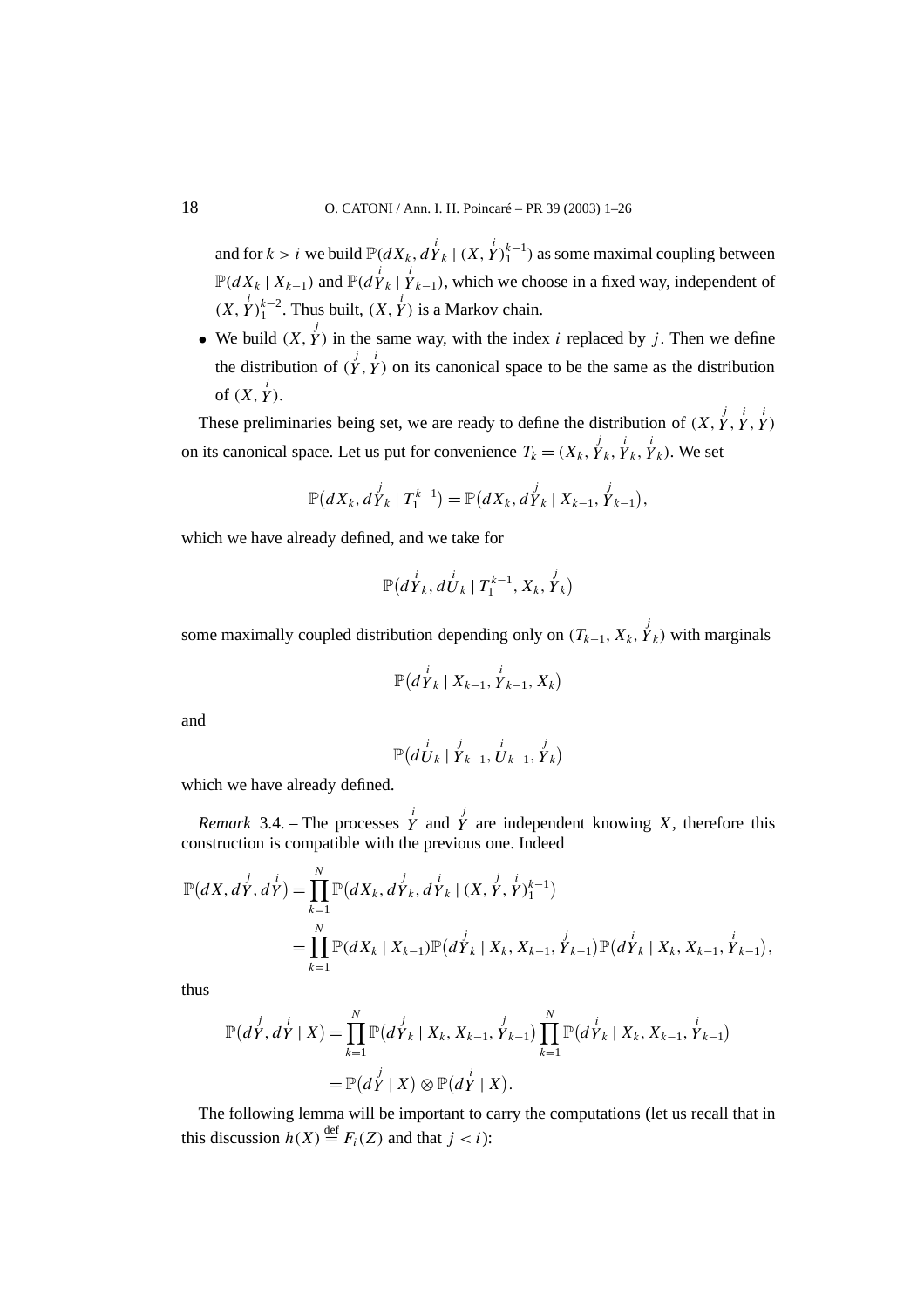LEMMA  $32$  –

$$
h(X) = \mathbb{E}\left(f(X) - f(\stackrel{i}{Y}) \mid X_1^i\right) = \mathbb{E}\left(f(X) - f(\stackrel{i}{Y}) \mid X_1^i, \stackrel{j}{Y_1^i}\right)
$$

*and in the same way*

$$
h(Y) = \mathbb{E}\big(f(Y) - f(Y) | Y_1^i\big) = \mathbb{E}\big(f(Y) - f(Y) | X_1^i, Y_1^i\big).
$$

*Proof. –* Let us remark first that

$$
\mathbb{E}\big(f(X)\mid X_1^i\big)=\mathbb{E}\big(f(X)\mid X_1^i,\stackrel{j_i}{Y_1^i}\big),
$$

because  $(X_{i+1}^N \perp \perp Y_1^i \mid X_1^i)$ , (we use this short notation here and below to mean that " $X_{i+1}^N$ is independent of  $\overline{Y}_1^i$  conditionally on  $X_1^{i}$ ").

Moreover, from the construction of the coupled process  $T$ , we see that

$$
\mathbb{P}(d\overset{i}{Y}_{1}^{N},dX_{1}^{i},d\overset{j}{Y}_{1}^{i}) = \prod_{k=1}^{i} \mathbb{P}(dX_{k} | X_{k-1}) \mathbb{P}(d\overset{j}{Y}_{k} | X_{k},X_{k-1},\overset{j}{Y}_{k-1}) \times \mathbb{P}(d\overset{i}{Y}_{k} | X_{k},X_{k-1},\overset{i}{Y}_{k-1}) \prod_{k=i+1}^{N} \mathbb{P}(d\overset{i}{Y}_{k} | \overset{i}{Y}_{k-1})
$$

and therefore that

$$
\mathbb{P}(d\overset{i}{Y}_1^N \mid X_1^i, \overset{j}{Y}_1^i) = \prod_{k=1}^i \mathbb{P}(d\overset{i}{Y}_k \mid X_k, X_{k-1}, \overset{i}{Y}_{k-1}) \prod_{k=i+1}^N \mathbb{P}(d\overset{i}{Y}_k \mid \overset{i}{Y}_{k-1})
$$
  
=  $\mathbb{P}(d\overset{i}{Y}_1^N \mid X_1^i)$ .

As the couples of random variables  $(X, Y)$  and  $(Y, Y)$  play symmetric roles (they can be chosen to be exchangeable by a proper construction of *T* , but even without this refinement, the proof applies mutatis mutandis when the roles of  $(X, Y)$  and  $(Y, Y)$  are exchanged), we have in the same way

$$
\mathbb{E}(f(\stackrel{j}{Y}) | X_1^i) = \mathbb{E}(f(\stackrel{j}{Y}) | X_1^i, \stackrel{j}{Y_1^i}),
$$
  

$$
\mathbb{E}(f(\stackrel{i}{U}) | X_1^i) = \mathbb{E}(f(\stackrel{i}{U}) | X_1^i, \stackrel{j}{Y_1^i}).
$$

We deduce from the previous lemma that

$$
\mathbb{E}^{\mathfrak{F}_j}|h(X) - h(\stackrel{j}{Y})| = \mathbb{E}^{\mathfrak{F}_j}|\mathbb{E}(f(X) - f(\stackrel{i}{Y}) - f(\stackrel{j}{Y}) + f(\stackrel{i}{U})|(X, \stackrel{j}{Y})^i_1)|
$$
  

$$
\leq \mathbb{E}^{\mathfrak{F}_j}(|f(X) - f(\stackrel{i}{Y}) - f(\stackrel{j}{Y}) + f(\stackrel{i}{U})|).
$$

*,*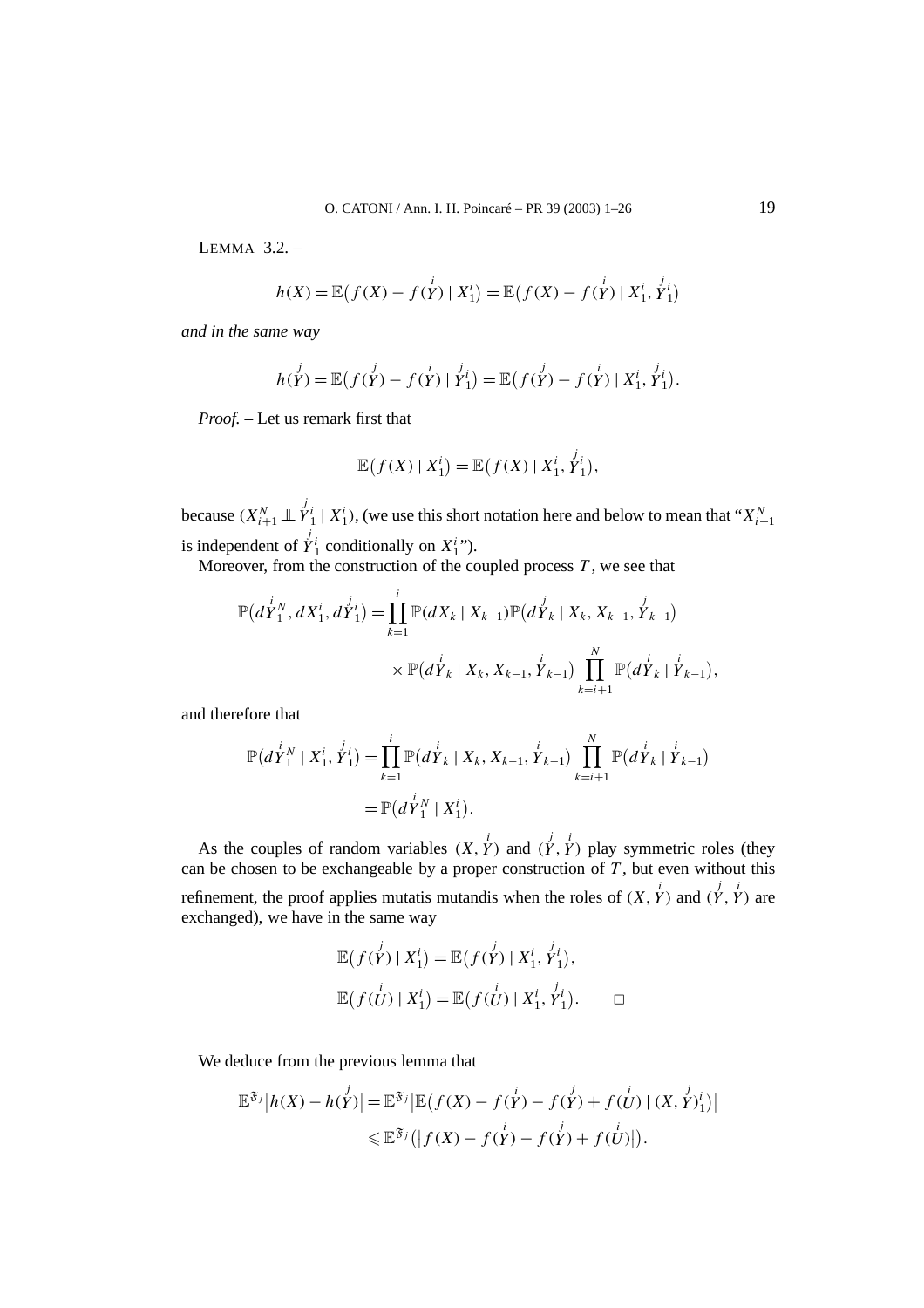To write the right-hand side of this last inequality as far as possible as a function of the second differences  $\Delta_k \Delta_k f$ , we need one more lemma: let us introduce the two stopping times

$$
\tau_i = \inf\{k \geqslant i \mid \overset{i}{Y}_k = X_k\},
$$
  

$$
\tau_j = \inf\{k \geqslant j \mid \overset{j}{Y}_k = X_k\}.
$$

LEMMA 3.3. – *With the previous construction, we have*

$$
\mathbb{P}(\stackrel{i}{U_i}^N=\stackrel{i}{Y_i}^N \mid \tau_j < i) = 1.
$$

*In other words, on the event*  $(\tau_j < i)$  *it is almost surely true that*  $U_i^N = \overset{i}{Y}_i^N$ .

*Proof.* – We have obviously  $\overline{Y}_{\tau_j}^N = X_{\tau_j}^N$  almost surely. Now when  $\tau_j < i$ , then a.s.  $j'$ <sub>*i*−1</sub></sub> =  $\overline{Y}_{i-1} = \overline{Y}_{i-1} = \overline{U}_{i-1}$ , and so  $\overline{U}_i$  and  $\overline{Y}_i$  knowing the past are maximally coupled and have the same marginals, therefore they are almost surely equal. Then we can carry on the same reasoning for  $k = i + 1, \ldots, N$  and thus prove by induction that for all these values of  $k$ ,  $\dot{Y}_k = \dot{Y}_k$  a.s.  $\Box$ 

Resuming the previous chain of inequalities, we can write, as a consequence of this lemma, that

$$
\mathbb{E}^{\mathfrak{F}_{j}}|h(X) - h(Y)|
$$
\n
$$
\leq \mathbb{P}^{\mathfrak{F}_{j}}(\tau_{j} \geq i) \frac{2\widetilde{B}_{i}}{\sqrt{N}} + \mathbb{E}^{\mathfrak{F}_{j}}(\mathbf{1}(\tau_{j} < i) | f(X) - f(X_{1}^{i-1}, Y_{i}^{i})
$$
\n
$$
- f(X_{1}^{j-1}, Y_{j}^{i,j-1}, X_{\tau_{j}}^{N}) + f(X_{1}^{j-1}, Y_{j}^{i,j-1}, X_{\tau_{j}}^{i-1}, Y_{i}^{i})|)
$$
\n
$$
\leq \mathbb{P}^{\mathfrak{F}_{j}}(\tau_{j} \geq i) \frac{2\widetilde{B}_{i}}{\sqrt{N}} + \mathbb{E}^{\mathfrak{F}_{j}}\left(\mathbf{1}(\tau_{j} < i) \left| \sum_{k=i}^{\tau_{i}-1} \Delta_{k} f((X_{1}^{k}, Y_{k+1}^{i}) , Y_{k}) - \Delta_{k} f((X_{1}^{i-1}, Y_{j}^{i,j-1}, X_{\tau_{j}}^{k}, Y_{k+1}^{i}), Y_{k})\right|\right)
$$
\n
$$
\leq \mathbb{P}^{\mathfrak{F}_{j}}(\tau_{j} \geq i) \frac{2\widetilde{B}_{i}}{\sqrt{N}}
$$
\n
$$
+ \mathbb{E}^{\mathfrak{F}_{j}}\left(\mathbf{1}(\tau_{j} < i) \left| \sum_{k=i}^{\tau_{i}-1} \sum_{\ell=j}^{\tau_{j}-1} \Delta_{\ell} \Delta_{k} f((X_{1}^{\ell}, Y_{\ell+1}^{i,j-1}, X_{\tau_{j}}^{k}, Y_{k+1}^{i}), Y_{k}, Y_{\ell})\right|\right)
$$
\n
$$
\leq \mathbb{P}^{\mathfrak{F}_{j}}(\tau_{j} \geq i) \frac{2\widetilde{B}_{i}}{\sqrt{N}} + \mathbb{E}^{\mathfrak{F}_{j}}\left(\sum_{k=i}^{\tau_{i}-1} \sum_{\ell=j}^{\tau_{j}-1} \frac{C_{\ell,k}}{N^{3/2-\zeta}}\right).
$$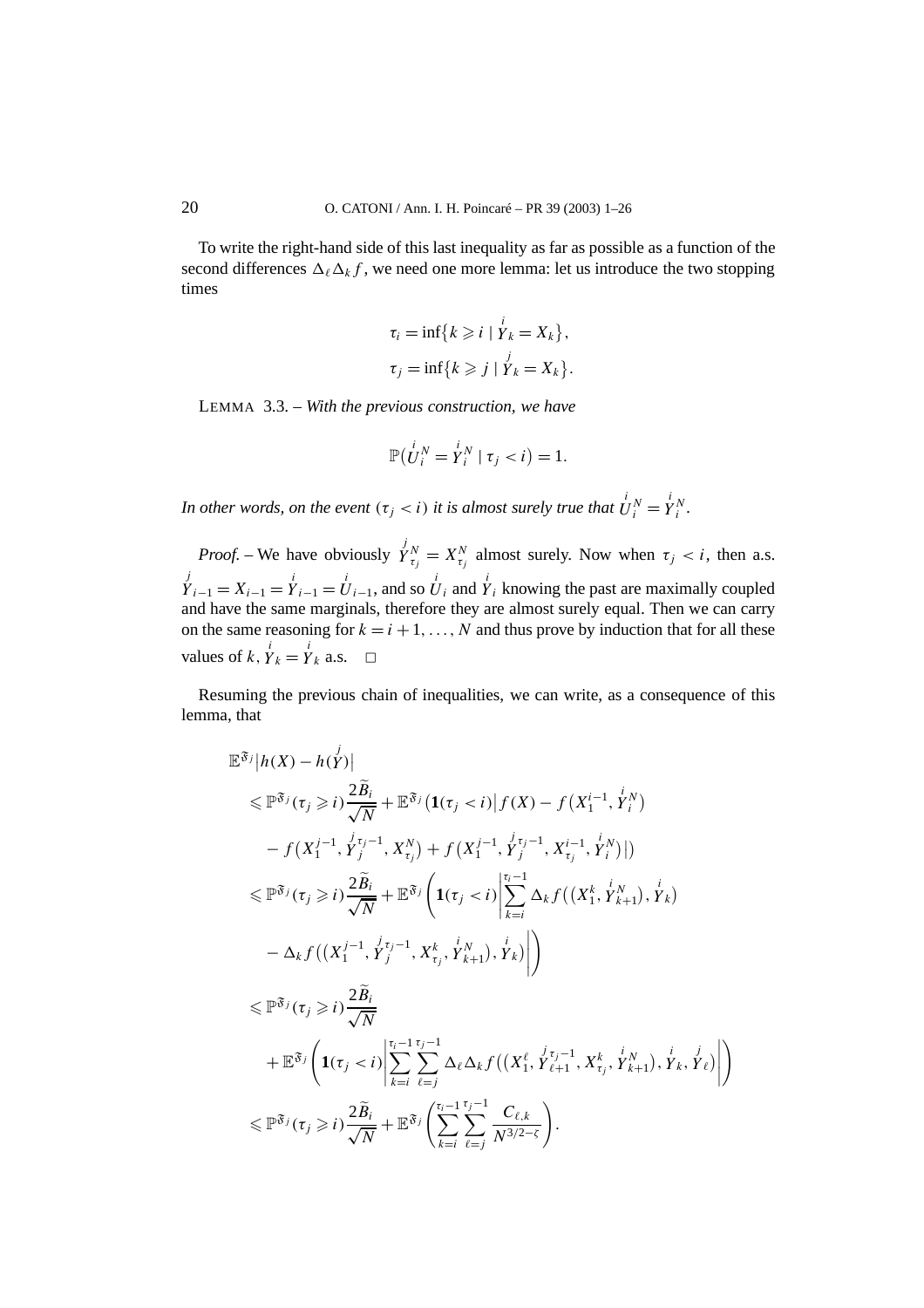Let us put

$$
\widetilde{C}_{i,j} = \operatorname{ess} \operatorname{sup} \mathbb{E}^{\mathfrak{F}_j} \left( \sum_{k=i}^{\tau_i - 1} \sum_{\ell=j}^{\tau_j - 1} C_{k,\ell} \right). \tag{8}
$$

We get

$$
\left|F_j\big(F_i(Z)^2\big)\right|\leqslant \frac{2\widetilde{B}_i\widetilde{C}_{i,j}}{N^{2-\zeta}}+\mathbb{P}^{\mathfrak{F}_j}(\tau_j\geqslant i)\frac{4\widetilde{B}_i^2}{N}.
$$

Let us now define  $\mathfrak{G}_j$  to be  $\mathfrak{S}(Y)$ , the sigma algebra generated by  $(Y_1, \ldots, Y_N)$ . We have

$$
\mathbb{E}^{\mathfrak{G}_j}[F_j(F_i(Z)^2)]=0,
$$

because  $X_j$  and  $\overline{Y}_j^N$  are conditionally independent knowing  $X_1^{j-1}$ . Let moreover

$$
\widetilde{G}_j = Z_{i-1}(X) - Z_{i-1}(\overset{j}{Y})
$$
\n
$$
= \mathbb{E}\big(f(X) \mid X_1^{i-1}\big) - \mathbb{E}\big(f(Y) \mid (Y)_1^{i-1}\big)
$$
\n
$$
= \mathbb{E}\big(f(X) - f(Y) \mid X_1^{i-1}, Y_1^{i-1}\big).
$$

We have

$$
\mathbb{E}_{\lambda Z_{i-1}}[F_j(F_i(Z)^2)] = \mathbb{E}_{\lambda Z_{i-1}}\{\mathbb{E}_{\lambda Z_{i-1}}^{\mathfrak{G}_j}[F_j(F_i(Z)^2)]\}
$$
  
\n
$$
= \mathbb{E}_{\lambda Z_{i-1}}\{\mathbb{E}_{\lambda \tilde{G}_j}^{\mathfrak{G}_j}[F_j(F_i(Z)^2)]\}
$$
  
\n
$$
= \mathbb{E}_{\lambda Z_{i-1}}\int_{0}^{\lambda}\mathbb{E}_{\alpha \tilde{G}_j}^{\mathfrak{G}_j}\{F_j(F_i(Z)^2)[\tilde{G}_j - \mathbb{E}_{\alpha \tilde{G}_j}^{\mathfrak{G}_j}(\tilde{G}_j)]\} d\alpha.
$$

Therefore

$$
\begin{split}\n&\|\mathbb{E}_{\lambda Z_{i-1}}[F_j(F_i(Z)^2)]\| \\
&\leq \text{ess}\sup |F_j(F_i(Z)^2)| \mathbb{E}_{\lambda Z_{i-1}} \int_0^{\lambda} \mathbb{E}_{\alpha \tilde{G}_j}^{\mathfrak{G}_j} |\tilde{G}_j - \mathbb{E}_{\alpha \tilde{G}_j}^{\mathfrak{G}_j} (\tilde{G}_j)| d\alpha \\
&\leq 2 \text{ess}\sup |F_j(F_i(Z)^2)| \mathbb{E}_{\lambda Z_{i-1}} \int_0^{\lambda} \mathbb{E}_{\alpha \tilde{G}_j}^{\mathfrak{G}_j} |\tilde{G}_j| d\alpha \\
&\leq 2 \text{ess}\sup |F_j(F_i(Z)^2)| \text{ess}\sup \mathbb{E}^{\mathfrak{G}_j} \left(\int_0^{\lambda} \exp(\alpha \tilde{G}_j) |\tilde{G}_j| d\alpha\right) \left(\mathbb{E}^{\mathfrak{G}_j}(\exp(\lambda|\tilde{G}_j|))\right)^{-1} \\
&\leq 2 \text{ess}\sup |F_j(F_i(Z)^2)| \text{ess}\sup \mathbb{E}^{\mathfrak{G}_j}(\exp(\lambda|\tilde{G}_j|) - 1) \mathbb{E}^{\mathfrak{G}_j}[\exp(\lambda|\tilde{G}_j|)].\n\end{split}
$$

Moreover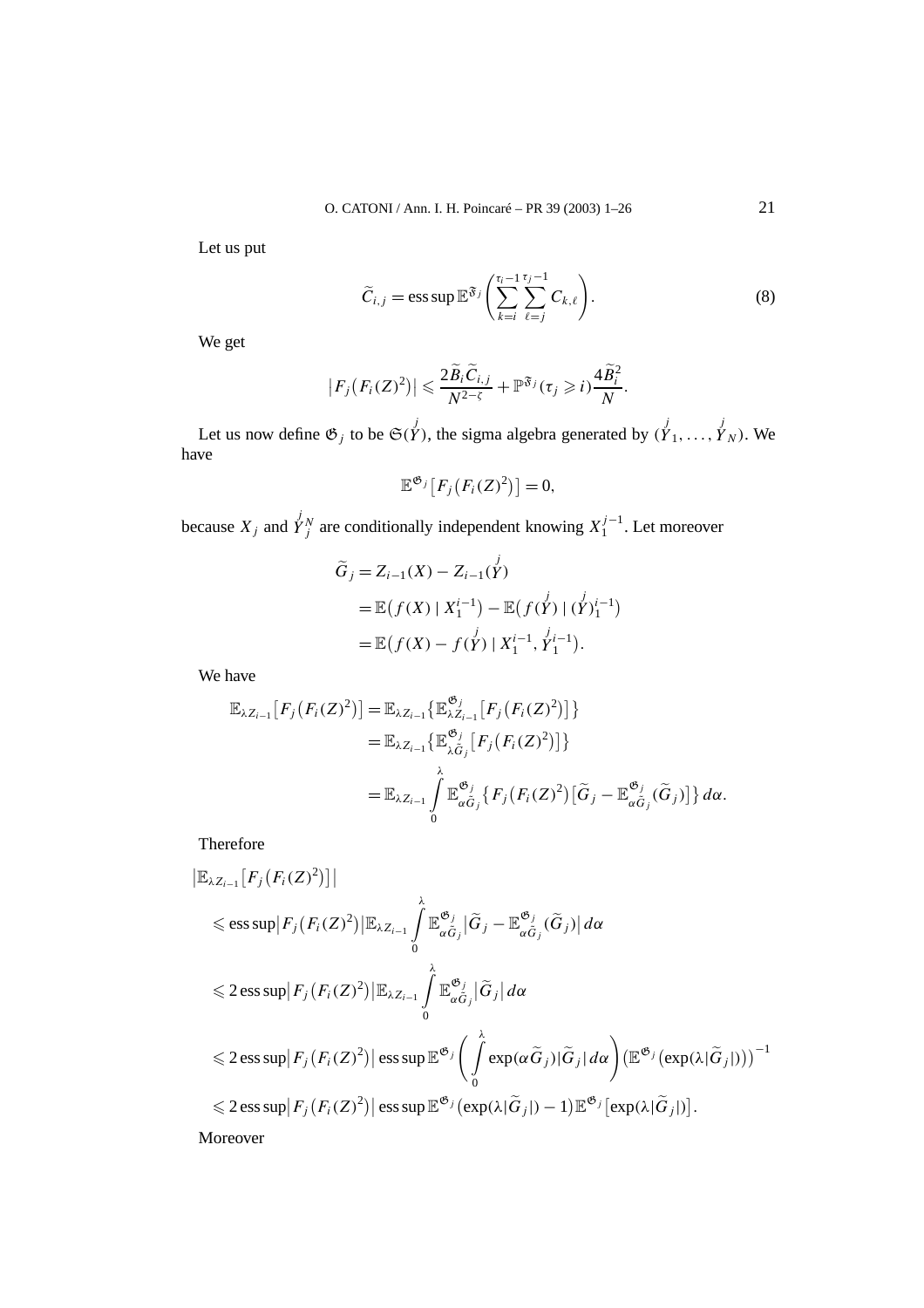$$
\mathbb{E}^{\mathfrak{G}_j}[\exp(\lambda|\widetilde{G}_j|)] = \mathbb{E}\{\exp(\lambda|\mathbb{E}(f(X) - f(Y)) \mid X_1^{i-1}, Y_1^{i-1})|) \mid Y\}
$$
  
\n
$$
\leq \mathbb{E}\{\mathbb{E}\{\exp[\lambda|f(X) - f(Y)] \mid X_1^{i-1}, Y_1^{i-1}\} \mid Y\}
$$
  
\n
$$
= \mathbb{E}\{\exp[\lambda|f(X) - f(Y)] \mid Y_1^{i-1}\}
$$

because  $(X_1^{i-1} \perp \!\!\!\perp Y_i^N \mid Y_1^{i-1})$ 

$$
\leqslant \text{ess}\sup \mathbb{E}^{\mathfrak{G}_j}\bigg[\text{exp}\bigg(\lambda\sum_{k=j}^{\tau_j-1}\frac{B_k}{\sqrt{N}}\bigg)\bigg].
$$

Let us put

$$
\widetilde{\widetilde{B}}_j(\lambda) = \operatorname{ess} \operatorname{sup} \frac{\sqrt{N}}{\lambda} \mathbb{E}^{\mathfrak{G}_j} \left[ \operatorname{exp} \left( \lambda \sum_{k=j}^{\tau_j - 1} \frac{B_k}{\sqrt{N}} \right) - 1 \right] \mathbb{E}^{\mathfrak{G}_j} \left[ \operatorname{exp} \left( \lambda \sum_{k=j}^{\tau_j - 1} \frac{B_k}{\sqrt{N}} \right) \right].
$$
 (9)

We have

$$
\mathbb{E}_{\lambda Z_{i-1}}(F_j(F_i(Z)^2)) \leqslant \frac{2\lambda}{\sqrt{N}} \widetilde{\widetilde{B}}_j(\lambda) \frac{2\widetilde{B}_i \widetilde{C}_{i,j}}{N^{2-\zeta}} + \operatorname{ess} \operatorname{sup} \mathbb{P}^{\mathfrak{F}_j}(\tau_j \geqslant i) \frac{4\widetilde{B}_i^2}{N}.
$$

Thus

$$
\sum_{i=1}^{N} \sum_{j=1}^{i-1} \frac{\lambda^2}{2} \mathbb{E}_{\lambda Z_{i-1}} [F_j(F_i(Z)^2)] \leq \frac{\lambda^3}{N^{1/2-\zeta}} \sum_{1 \leq j < i \leq N} \frac{2 \widetilde{B}_i \widetilde{C}_{i,j} \widetilde{\widetilde{B}}_j(\lambda)}{N^2} + \frac{\lambda^3}{\sqrt{N}} \sum_{j=1}^{N} \sum_{i=j+1}^{N} \text{ess} \text{ sup } \mathbb{P}^{\mathfrak{F}_j}(\tau_j \geqslant i) \frac{4 \widetilde{B}_i^2 \widetilde{\widetilde{B}}_j(\lambda)}{N}.
$$

Therefore if we put

$$
\check{B}_j = \sqrt{\sum_{i=j+1}^N \widetilde{B}_i^2 \operatorname{ess} \operatorname{sup} \mathbb{P}^{\mathfrak{F}_j}(\tau_j \geqslant i)},\tag{10}
$$

we obtain the following theorem:

THEOREM 3.1. – *When*  $(X_1, \ldots, X_N)$  *satisfies the Markov property and the function f satisfies*

$$
\sup_{x,y_i} \Delta_i f(x, y_i) \leq \frac{B_i}{\sqrt{N}},
$$
  
\n
$$
\sup_{x,y_i,y_j} \Delta_j \Delta_i f(x, y_i, y_j) \leq \frac{C_{i,j}}{N^{3/2-\zeta}},
$$

*then*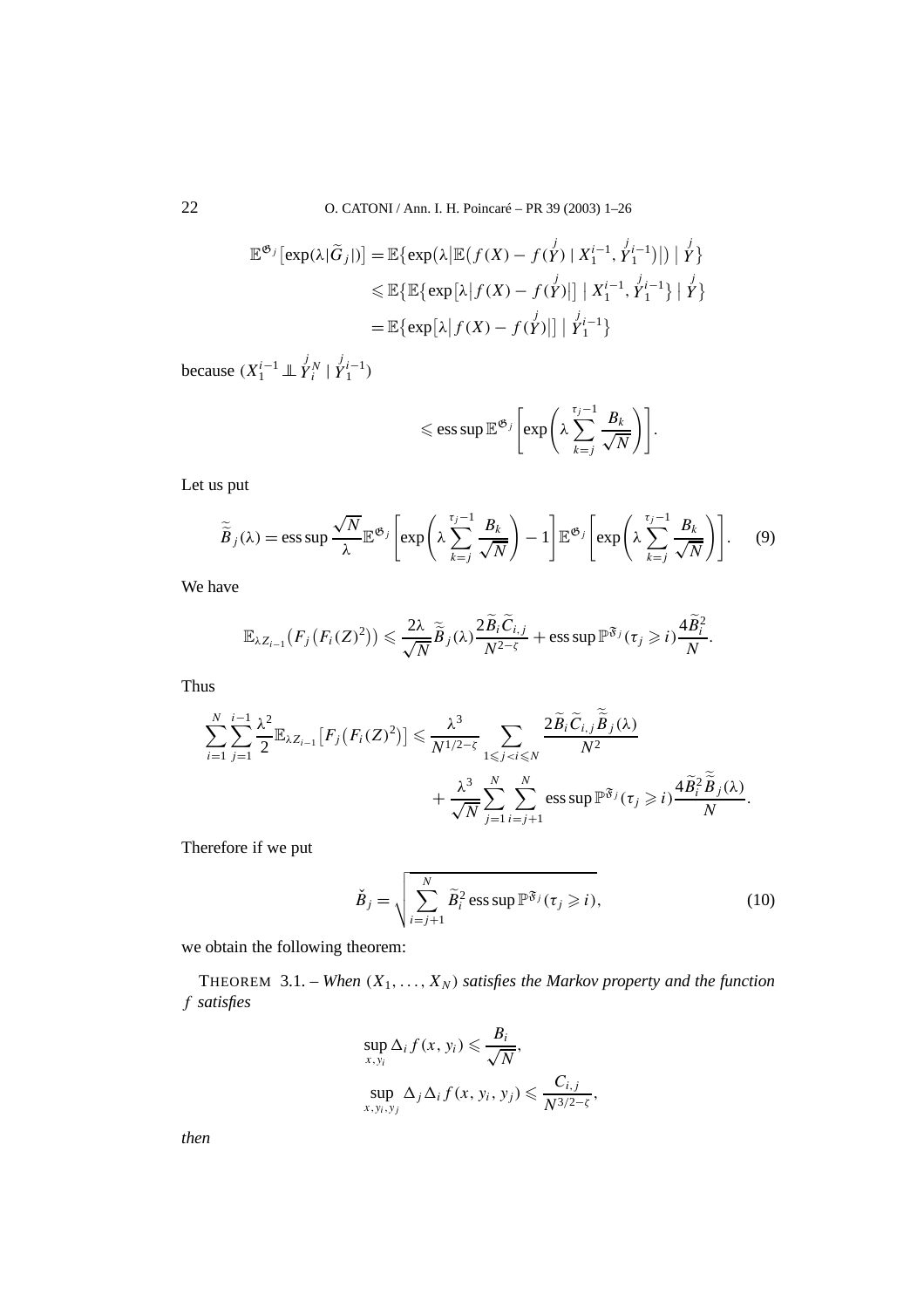O. CATONI / Ann. I. H. Poincaré – PR 39 (2003) 1–26 23

$$
\left|\log \mathbb{E}(\exp(\lambda Z)) - \frac{\lambda^2}{2} \mathbb{E}(Z^2)\right| \leq \frac{\lambda^3}{N^{1/2-\zeta}} \sum_{1 \leq j < i \leq N} \frac{2\widetilde{B}_i \widetilde{C}_{i,j} \widetilde{\widetilde{B}}_j(\lambda)}{N^2} + \frac{\lambda^3}{\sqrt{N}} \sum_{i=1}^N \left(\frac{\widetilde{B}_i^3}{3N} + \frac{4\check{B}_i^2 \widetilde{\widetilde{B}}_i(\lambda)}{N}\right),
$$

*where the constants*  $\widetilde{B}_i$  *are defined by* (7)*, the constants*  $\widetilde{C}_{i,j}$  *are defined by* (8)*, the constants*  $\widetilde{B}_i(\lambda)$  *are defined by* (9) *and the constants*  $\check{B}_i$  *are defined by* (10)*.* 

COROLLARY 3.1. – Let us assume that  $(X_1, \ldots, X_N)$  is a Markov chain such that for *some positive constants A and*  $\rho < 1$ 

$$
\mathbb{P}(\tau_i > i + k \mid \mathfrak{G}_i, X_i) \leq A \rho^k, \quad a.s., \tag{11}
$$

$$
\mathbb{P}(\tau_i > i + k \mid \mathfrak{F}_N, Y_i) \leqslant A\rho^k, \quad a.s., \tag{12}
$$

*and let us put*  $B = \max_i B_i$  *and*  $C = \max_{i \in I} C_{i,j}$ *. Then* 

$$
\begin{split} & \left| \log \mathbb{E}(\exp(\lambda Z)) - \frac{\lambda^2}{2} \mathbb{E}(Z^2) \right| \\ & \leqslant \frac{\lambda^3}{N^{1/2-\zeta}} \frac{BCA^3}{(1-\rho)^3} \left( \frac{\rho \log(\rho^{-1})}{2AB} - \frac{\lambda}{\sqrt{N}} \right)_+^{-1} \\ & + \frac{\lambda^3}{\sqrt{N}} \left( \frac{B^3A^3}{3(1-\rho)^3} + \frac{4B^2A^3}{(1-\rho)^3} \left( \frac{\rho \log(\rho^{-1})}{2AB} - \frac{\lambda}{\sqrt{N}} \right)_+^{-1} \right). \end{split}
$$

*Consequently*

$$
\mathbb{P}(f(X) \geq \mathbb{E}(f(X)) + \varepsilon) \leq \exp\left(-\frac{\varepsilon^2}{2(\mathbb{V}(f(X)) + \frac{2\eta\varepsilon}{\mathbb{V}(f(X))})}\right),
$$
  

$$
\mathbb{P}(f(X) \leq \mathbb{E}(f(X)) - \varepsilon) \leq \exp\left(-\frac{\varepsilon^2}{2(\mathbb{V}(f(X)) + \frac{2\eta\varepsilon}{\mathbb{V}(f(X))})}\right),
$$

*where*

$$
\eta = \frac{1}{N^{1/2-\zeta}} \frac{BCA^3}{(1-\rho)^3} \left( \frac{\rho \log(\rho^{-1})}{2AB} - \frac{\varepsilon}{\mathbb{V}(f(X))\sqrt{N}} \right)_+^{\mathbb{I}} + \frac{1}{\sqrt{N}} \left( \frac{B^3A^3}{3(1-\rho)^3} + \frac{4B^2A^3}{(1-\rho)^3} \left( \frac{\rho \log(\rho^{-1})}{2AB} - \frac{\varepsilon}{\mathbb{V}(f(X))\sqrt{N}} \right)_+^{\mathbb{I}} \right).
$$

*Remark* 3.5. – If we choose the distribution of the pair  $(X, \overset{i}{Y})$  to be exchangeable, and this can always be done, then the two conditions (11) and (12) are equivalent and one is of course superfluous.

*Remark* 3.6. – The hypotheses are for example fulfilled by any irreducible aperiodic homogeneous Markov chain on a finite state space.

*Proof of the corollary. –* We have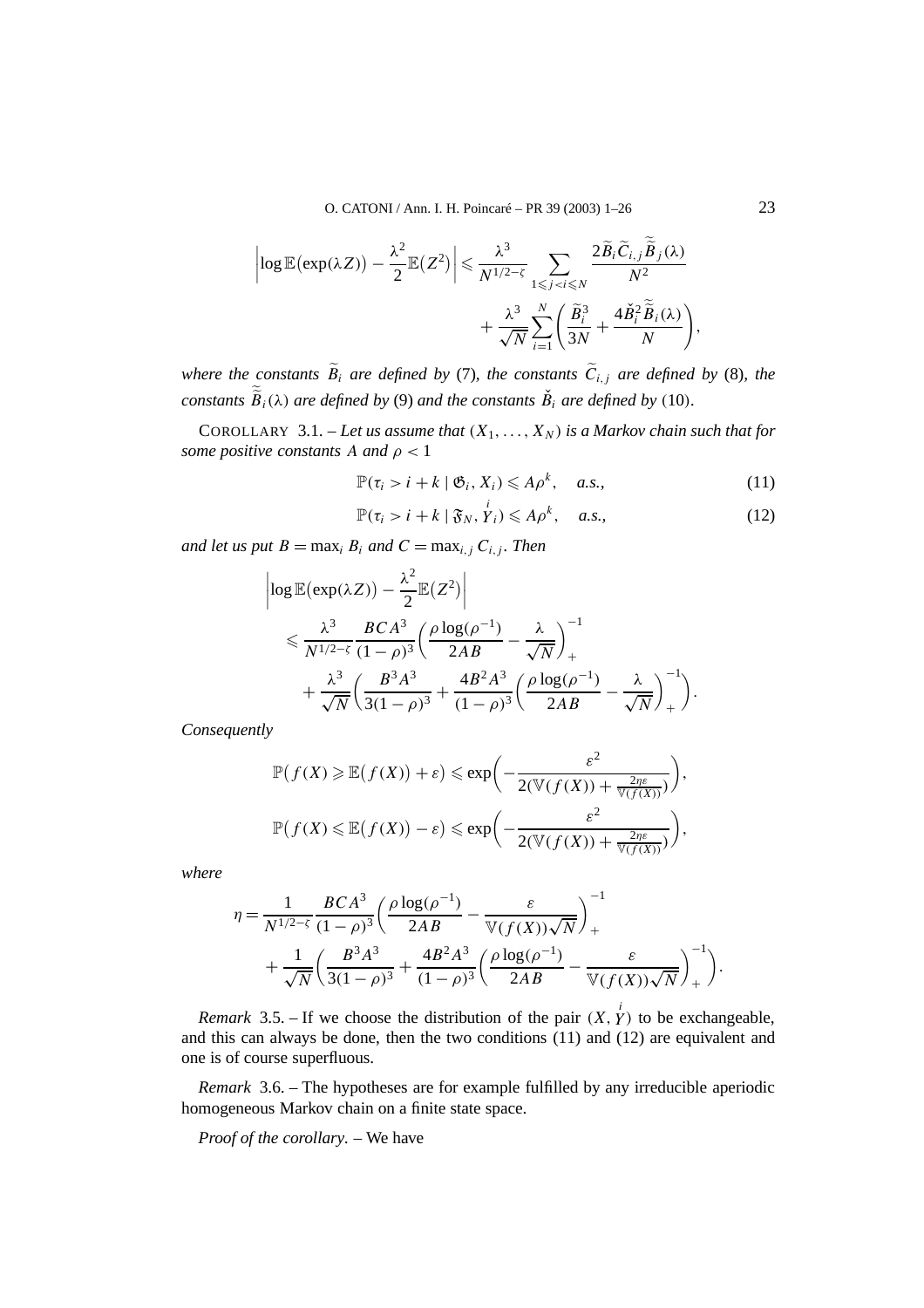$$
\widetilde{B}_i \leqslant B \operatorname{ess} \operatorname{sup} \mathbb{E}^{\mathfrak{F}_N}(\tau_j - j) = B \sum_{k=0}^{+\infty} \operatorname{ess} \operatorname{sup} \mathbb{P}^{\mathfrak{F}_N}(\tau_j > j + k) \leqslant AB \sum_{k=0}^{+\infty} \rho^k = \frac{BA}{1 - \rho}.
$$

In the same way

$$
\widetilde{C}_{i,j} \leq C \operatorname{ess} \operatorname{sup} \mathbb{E}^{\mathfrak{F}_N} \big( (\tau_i - i)(\tau_j - j) \big) \n= C \operatorname{ess} \operatorname{sup} \mathbb{E}^{\mathfrak{F}_N} (\tau_i - i) \mathbb{E}^{\mathfrak{F}_N} (\tau_j - j) \leqslant \frac{CA^3}{(1 - \rho)^2},
$$

where we have used the fact that  $(\overline{Y} \perp \overline{Y} \mid X)$ . We also have

$$
\mathbb{E}^{\mathfrak{G}_j} \left( \exp \left( \lambda \sum_{k=j}^{\tau_j - 1} \frac{B_k}{\sqrt{N}} \right) - 1 \right) = \int_0^{+\infty} \mathbb{P}^{\mathfrak{G}_j} \left( \exp \left( \lambda \sum_{k=j}^{\tau_j - 1} \frac{B_k}{\sqrt{N}} \right) - 1 \geq \xi \right) d\xi
$$
  

$$
\leq \int_0^{+\infty} \mathbb{P}^{\mathfrak{G}_j} \left( (\tau_j - j) \geq \frac{\sqrt{N}}{\lambda B} \log(1 + \xi) \right) d\xi
$$
  

$$
\leq \int_0^{+\infty} \frac{A}{\rho} \exp \left( \frac{\sqrt{N}}{\lambda B} \log(\rho) \log(1 + \xi) \right) d\xi
$$
  

$$
\leq \frac{A}{\rho} \left( \frac{\sqrt{N} \log(\rho^{-1})}{\lambda B} - 1 \right)_+^{-1}.
$$

Thus

$$
\frac{\lambda}{\sqrt{N}}\widetilde{\widetilde{B}}_j(\lambda) \leq \frac{A}{\rho} \left( \frac{\sqrt{N} \log(\rho^{-1})}{\lambda B} - 1 \right)_+^{-1} \left( 1 + \frac{A}{\rho} \left( \frac{\sqrt{N} \log(\rho^{-1})}{\lambda B} - 1 \right)_+^{-1} \right) \n\leq \frac{2A}{\rho} \left( \frac{\sqrt{N} \log(\rho^{-1})}{\lambda B} - \frac{2A}{\rho} \right)_+^{-1} = \left( \frac{\sqrt{N} \rho \log(\rho^{-1})}{2\lambda AB} - 1 \right)_+^{-1},
$$

and

$$
\widetilde{\widetilde{B}}_j(\lambda) \leqslant \left(\frac{\rho \log(\rho^{-1})}{2AB} - \frac{\lambda}{\sqrt{N}}\right)_+^{-1}.
$$

On the other hand

$$
\check{B}_j \leqslant \frac{BA}{1-\rho} \sqrt{\sum_{i=j+1}^N Ap^{i-j-1}} \leqslant \frac{BA^{3/2}}{(1-\rho)^{3/2}}.
$$

Substituting all these upper bounds in the theorem proves its corollary.  $\Box$ 

## **Conclusion**

We have shown that under quite natural boundedness or exponential moment assumptions, it is possible to get non-asymptotic bounds for the distance between the log-Laplace transform of a function of *N* random variables and the transform of the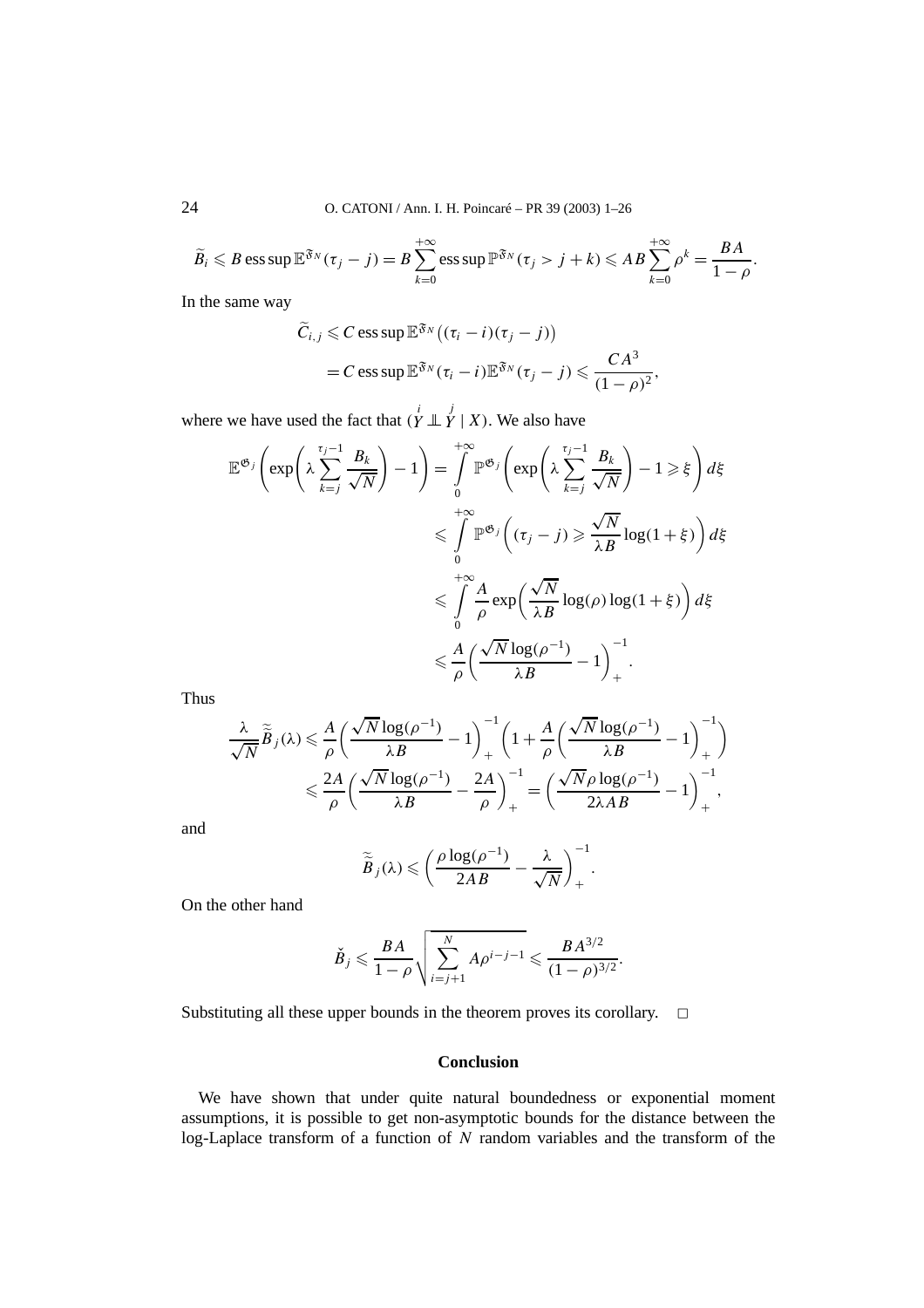corresponding Gaussian random variable. In particular, no convexity assumption is required and we can deal not only with independent random variables, but also with a large class of Markov chains. We hope to present some applications of these bounds in forthcoming studies.

## **Acknowledgements**

I am glad to thank Pascal Massart who kindly gave me an early draft of his paper [14], which was a source of inspiration and stimulation to write this one. I am also grateful to the referee who suggested valuable improvements in the presentation of the proofs.

## **REFERENCES**

- [1] K. Azuma, Weighted sums of certain dependent random variables, Tôhoku Math. J. (2) 19 (1967) 357–367.
- [2] S. Boucheron, G. Lugosi, P. Massart, A sharp concentration inequality with applications, Prépublication d'Orsay numéro 25 (27/9/1999), http://www.math.u-psud.fr/~biblio/html/ ppo.html.
- [3] O. Catoni, "Universal" aggregation rules with exact bias bounds, preprint PMA-510, http://www.proba.jussieu.fr/mathdoc/preprints/index.html#1999, Ann. Statist., to appear in revised form (under the modified title: Universal aggregation rules with sharp oracle inequalities).
- [4] O. Catoni, Gibbs estimators, preprint LMENS-98-21, 1998, http://www.dmi.ens.fr/ preprints/.
- [5] A. Dembo, O. Zeitouni, Transportation approach to some concentration inequalities in product spaces, Electron. Comm. Probab. 1 (9) (1996) 83–90 (electronic).
- [6] W. Hoeffding, Probability inequalities for sums of bounded random variables, J. Amer. Statist. Assoc. 58 (1963) 13–30.
- [7] M. Ledoux, Concentration of measure and logarithmic Sobolev inequalities, Notes Berlin, 1997.
- [8] M. Ledoux, On Talagrand's deviation inequalities for product measures, ESAIM Probab. Statist. 1 (1995) 63–87.
- [9] M. Ledoux, Isoperimetry and Gaussian analysis, in: Lectures on Probability Theory and Statistics (Saint-Flour, 1994), in: Lecture Notes in Math., Vol. 1648, Springer, Berlin, 1996, pp. 165–294.
- [10] M. Ledoux, M. Talagrand, Probability in Banach Spaces, Springer, Berlin, 1991.
- [11] K. Marton, Measure concentration for a class of random processes, Probab. Theory Related Fields 110 (3) (1998) 427–439.
- [12] K. Marton, A measure concentration inequality for contracting Markov chains, Geom. Funct. Anal. 6 (3) (1996) 556–571.
- [13] K. Marton, Bounding  $\overline{d}$ -distance by informational divergence: a method to prove measure concentration, Ann. Probab. 24 (2) (1996) 857–866.
- [14] P. Massart, About the constants in Talagrand's concentration inequalities for empirical processes, Ann. Probab., 1999, to appear.
- [15] P. Massart, Optimal constants for Hoeffding type inequalities, Prépublication d'Orsay numéro 86 (18/12/1998), http://www.math.u-psud.fr/~biblio/html/ppo.html.
- [16] C. McDiarmid, Concentration, in: M. Habib, C. McDiarmid, B. Reed (Eds.), Probabilistic Methods for Algorithmic Discrete Mathematics, Springer, 1998.